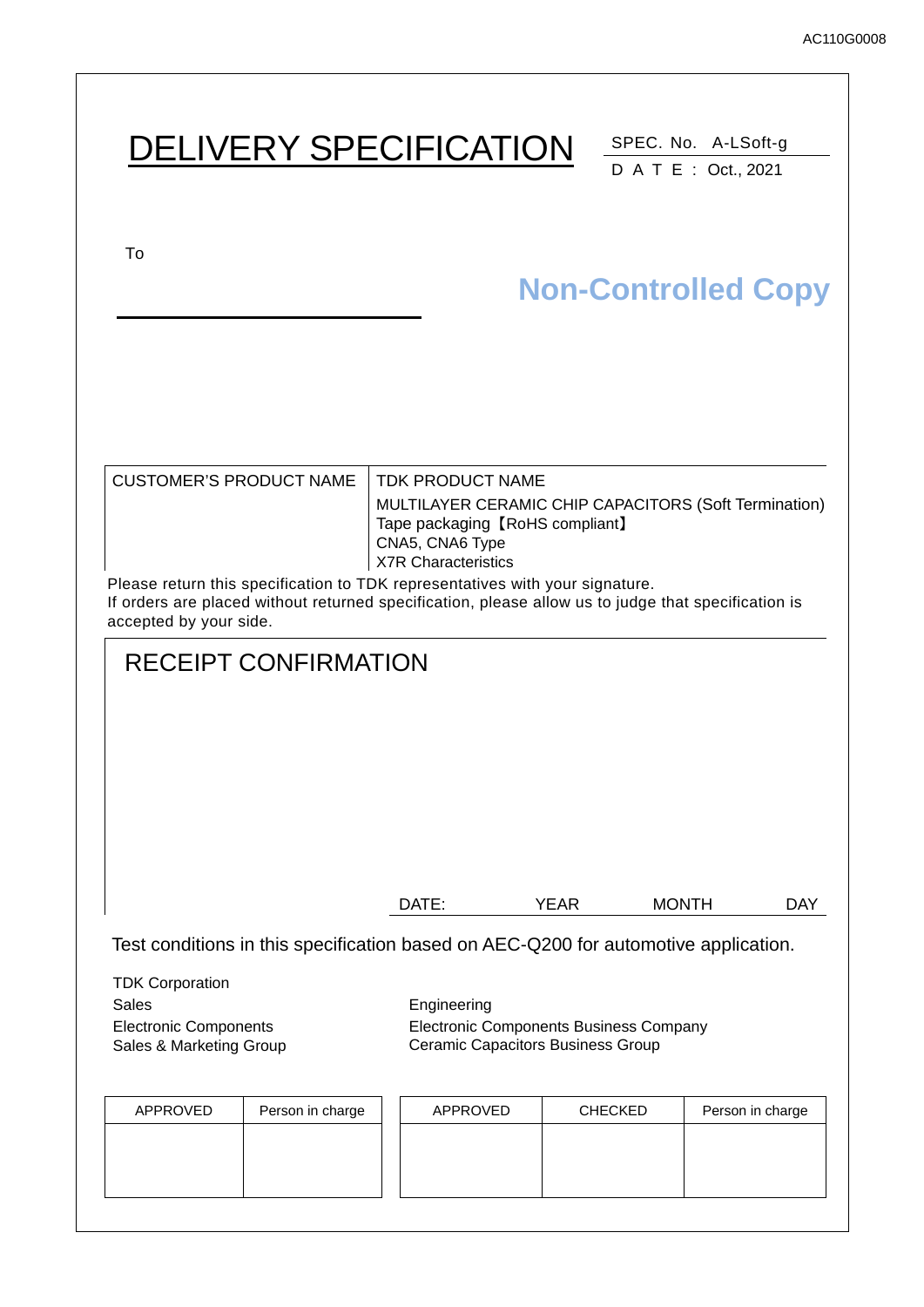#### **SCOPE**

This delivery specification shall be applied to Multilayer ceramic chip capacitors to be delivered to

#### **PRODUCTION PLACES**

.

Production places defined in this specification shall be TDK Corporation, TDK(Suzhou)Co.,Ltd and TDK Components U.S.A.,Inc.

#### **PRODUCT NAME**

The name of the product to be defined in this specifications shall be CNA◇◇◇○○○△△□□□×T※※※A.

#### **REFERENCE STANDARD**

| $JIS$ C 5101 - 1 : 2010 | Fixed capacitors for use in electronic equipment-Part 1: Generic specification                    |
|-------------------------|---------------------------------------------------------------------------------------------------|
| $C$ 5101 - 22 : 2014    | Fixed capacitors for use in electronic equipment-Part22 : Sectional specification                 |
|                         | : Fixed surface mount multilayer capacitors of ceramic dielectric, Class 2                        |
| $C$ 0806 $-3:2014$      | Packaging of components for automatic handling - Part 3: Packaging of                             |
|                         | surface mount components on continuous tapes                                                      |
|                         | JEITA RCR-2335 C 2014 Safety application guide for fixed ceramic capacitors for use in electronic |
|                         | equipment                                                                                         |

#### **CONTENTS**

- 1. CODE CONSTRUCTION
- 2. OPERATING TEMPERATURE RANGE
- 3. STORING CONDITION AND TERM
- 4. P.C. BOARD
- 5. INDUSTRIAL WASTE DISPOSAL
- 6. PERFORMANCE
- 7. INSIDE STRUCTURE AND MATERIAL
- 8. CAUTION FOR PRODUCTS WITH SOFT TERMINATION
- 9. PACKAGING
- 10. RECOMMENDATION

#### **<EXPLANATORY NOTE>**

When the mistrust in the spec arises, this specification is given priority. And it will be confirmed by written spec change after conference of both posts involved.

This specification warrants the quality of the ceramic chip capacitor. Capacitors should be evaluated or confirmed a state of mounted on your product.

If the use of the capacitors goes beyond the bounds of this specification, we can not afford to guarantee.

| <b>Division</b>                   | Date          | SPEC. No. |
|-----------------------------------|---------------|-----------|
| Ceramic Capacitors Business Group | October, 2021 | A-LSoft-g |

- 11. SOLDERING CONDITION
- 12. CAUTION
- 13. TAPE PACKAGING SPECIFICATION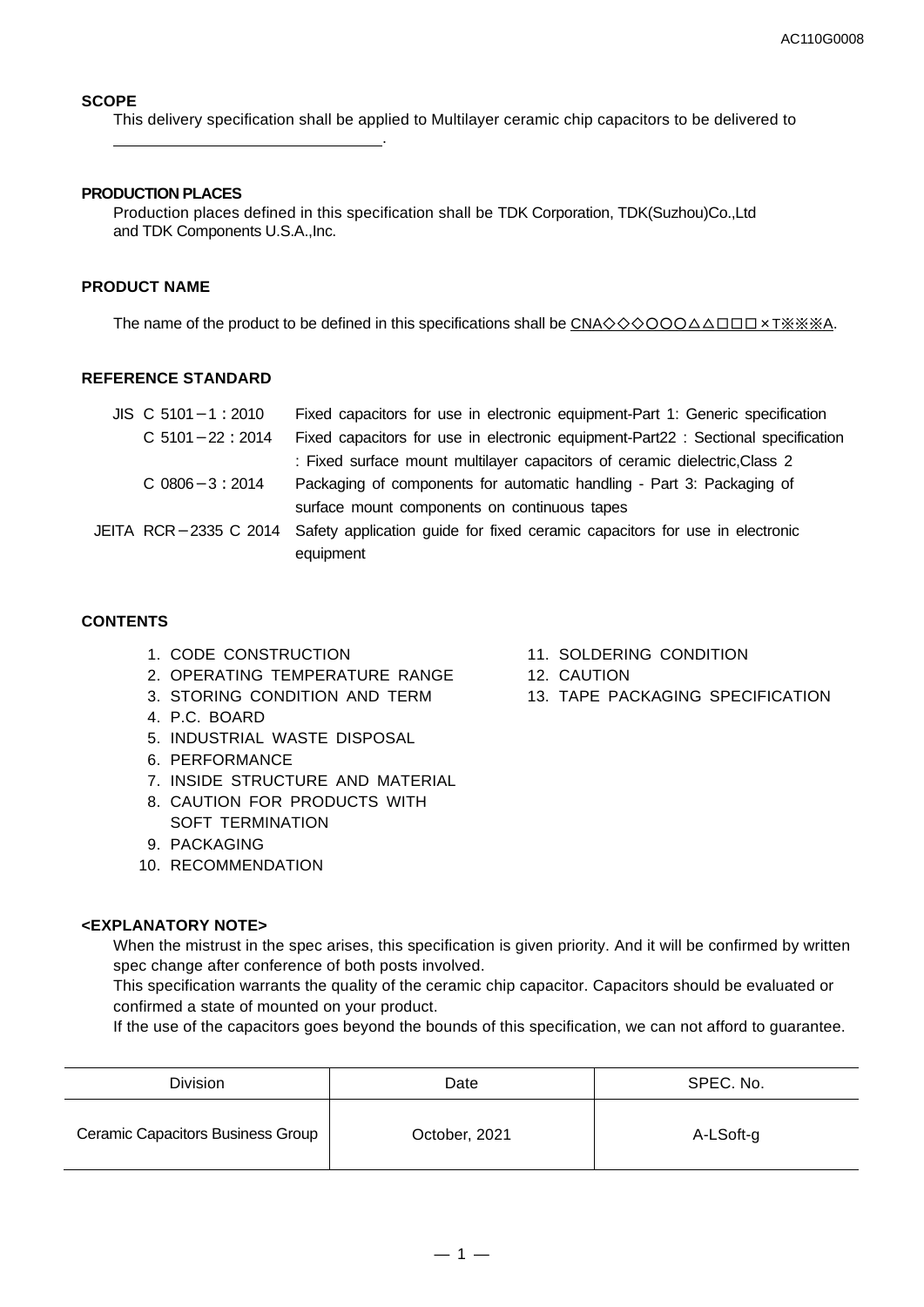## **1. CODE CONSTRUCTION**

| (Example)       | $\overline{\text{CN}}$<br>(1) | $\overline{A}$<br>(2) | 6<br>(3) | P.<br>(4) | -1<br>(5) | X7R<br>(6) | 1H<br>(7) | 106<br>(8) | K<br>$\top$<br>(9)<br>(10) | $\times\times\times$ A<br>(11)       |
|-----------------|-------------------------------|-----------------------|----------|-----------|-----------|------------|-----------|------------|----------------------------|--------------------------------------|
| (1) Series      |                               |                       |          |           |           |            |           | Symbol     |                            | <b>Series</b>                        |
|                 |                               |                       |          |           |           |            |           | <b>CN</b>  |                            | <b>Soft Termination</b><br>CN series |
|                 |                               |                       |          |           |           |            |           |            |                            |                                      |
| (2) Application |                               |                       |          |           |           |            |           | Symbol     |                            | Application                          |
|                 |                               |                       |          |           |           |            |           | A          |                            | For automotive application           |
| (3) Case size   |                               |                       |          |           |           |            |           |            |                            |                                      |





To mount in a specific direction is required for this product. Please mount products underside on a substrate.

 $\overline{a}$ 

| Case size | Type                         |                        |                        | Dimensions (Unit: mm)  |             |           |
|-----------|------------------------------|------------------------|------------------------|------------------------|-------------|-----------|
| Symbol    | (EIA style)                  |                        | W                      |                        |             | G         |
| 5         | CNA <sub>5</sub><br>(CC1206) | $3.20_{-0.20}^{+0.30}$ | $1.60_{-0.20}^{+0.30}$ | $1.60_{-0.20}^{+0.30}$ | $0.30$ min. | 1.00 min. |
| 6         | CNA6                         | $3.20 \pm 0.30$        | $2.50+0.20$            | $2.50+0.20$            | $0.50$ min. |           |
|           | (CC1210)                     |                        | $2.50+0.30$            | $2.50+0.30$            |             |           |

\*As for each item, please refer to detail page on TDK web..

(4) Thickness

| Symbol | Dimension(mm) |
|--------|---------------|
|        | 1.60          |
|        | 2.50          |

| Symbol | Condition            |
|--------|----------------------|
|        | <b>Rated Voltage</b> |

(6) Temperature Characteristics

(5) Voltage condition in the life test

\* Details are shown in Table 1 No.6 at 6.PERFORMANCE.

\* Details are shown in Table1 No.15 at 6.PERFORMANCE.

(7) Rated Voltage

| Symbol | Rated Voltage |
|--------|---------------|
| 2 A    | DC 100 V      |
| 1 N    | DC 75 V       |
| 1 H    | DC 50 V       |
| 1 E    | DC 25 V       |
| 1 C    | DC 16 V       |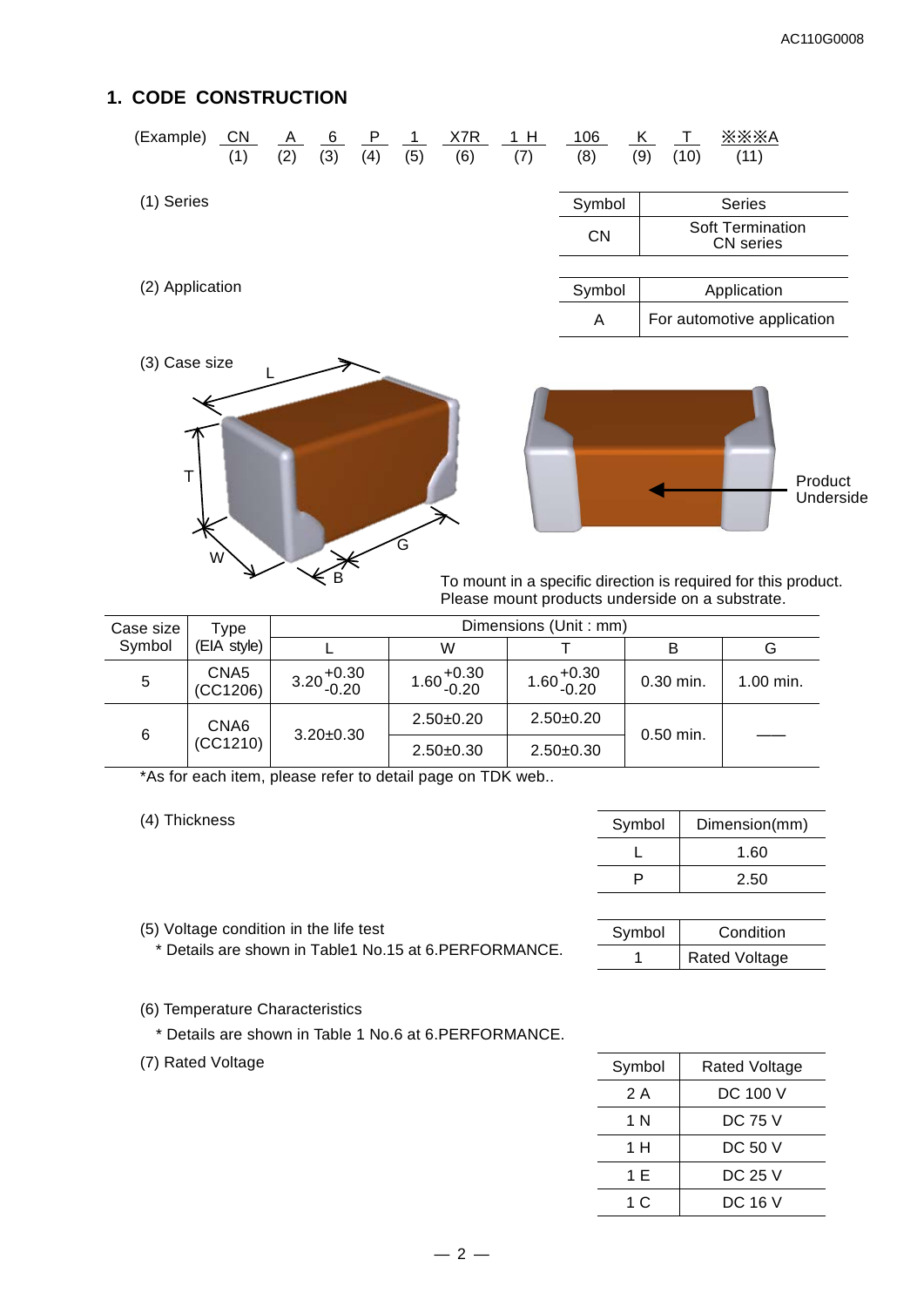(8) Rated Capacitance

(9) Capacitance tolerance

Stated in three digits and in units of pico farads (pF). The first and Second digits identify the first and second significant figures of the capacitance, the third digit identifies the multiplier.

| `⊏xample) |
|-----------|
|-----------|

| Symbol | Rated<br>Capacitance |
|--------|----------------------|
| 106    | 10,000,000 pF        |

| Symbol | Tolerance |
|--------|-----------|
|        | $± 10 \%$ |
| м      | $± 20 \%$ |
|        |           |

(10) Packaging

| Symbol |
|--------|
|        |

(11) TDK internal code

## **2. OPERATING TEMPERATURE RANGE**

| Min. operating | Max. operating  | Reference      |  |
|----------------|-----------------|----------------|--|
| Temperature    | Temperature     | Temperature    |  |
| -55°C.         | $125^{\circ}$ C | $25^{\circ}$ C |  |

## **3. STORING CONDITION AND TERM**

| Storing temperature | Storing humidity | Storing term                     |
|---------------------|------------------|----------------------------------|
| $5 - 40^{\circ}$ C  | 20~70%RH         | Within 6 months<br>upon receipt. |

### **4. P.C. BOARD**

When mounting on an aluminum substrate, CNA6[CC1210] type is more likely to be affected by heat stress from the substrate.

Please inquire separate specification when mounted on the substrate.

## **5. INDUSTRIAL WASTE DISPOSAL**

Dispose this product as industrial waste in accordance with the Industrial Waste Law.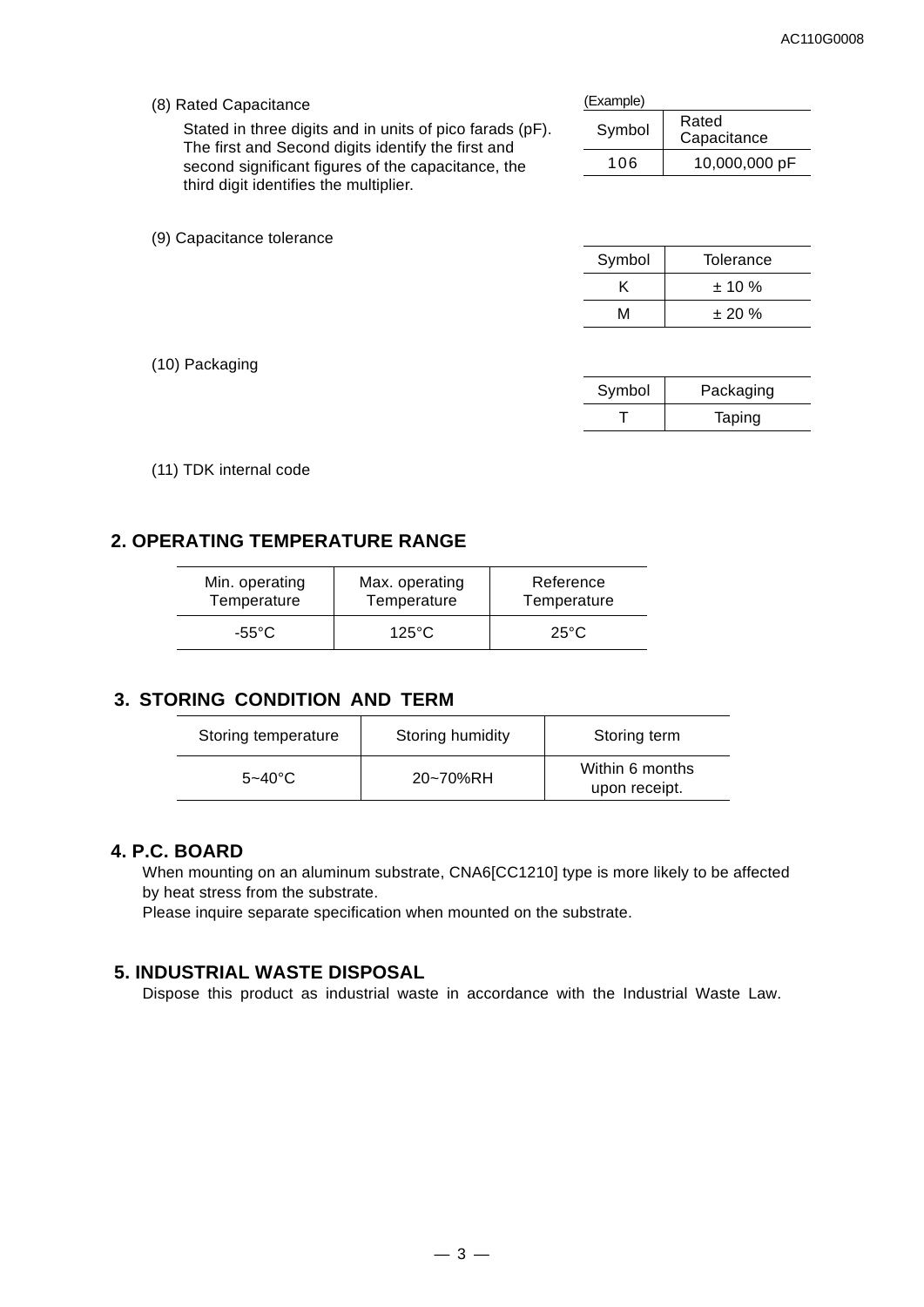## **6. PERFORMANCE**

Table 1

| No.            | Item                                             | Performance                                                                                        | Test or inspection method                                                                                                                                                                                                                                                                          |  |  |
|----------------|--------------------------------------------------|----------------------------------------------------------------------------------------------------|----------------------------------------------------------------------------------------------------------------------------------------------------------------------------------------------------------------------------------------------------------------------------------------------------|--|--|
| 1              | <b>External Appearance</b>                       | No defects, which may affect<br>performance.                                                       | Inspect with magnifying glass $(3x)$                                                                                                                                                                                                                                                               |  |  |
| $\overline{2}$ | <b>Insulation Resistance</b>                     | $500M\Omega \cdot \mu F$ min.<br>(As for the capacitors of rated<br>voltage 16V DC, 100MΩ·μF min.) | Measuring voltage: Rated voltage<br>Voltage application time: 60s.                                                                                                                                                                                                                                 |  |  |
| 3              | <b>Voltage Proof</b>                             | Withstand test voltage without<br>insulation breakdown or other<br>damage.                         | Apply voltage : $2.5 \times$ rated voltage<br>Voltage application time : 1s.<br>Charge / discharge current : 50mA or<br>lower                                                                                                                                                                      |  |  |
| 4              | Capacitance                                      | Within the specified tolerance.                                                                    |                                                                                                                                                                                                                                                                                                    |  |  |
|                |                                                  |                                                                                                    | Measuring<br>Measuring<br>Capacitance<br>frequency<br>voltage                                                                                                                                                                                                                                      |  |  |
|                |                                                  |                                                                                                    | 10uF and<br>$1.0\pm0.2$ Vrms<br>1kHz±10%<br>under                                                                                                                                                                                                                                                  |  |  |
|                |                                                  |                                                                                                    | 120Hz±20% 0.5±0.2Vrms.<br>Over 10uF                                                                                                                                                                                                                                                                |  |  |
| 5              | <b>Dissipation Factor</b>                        | Please refer to detail page on<br>TDK web.                                                         | See No.4 in this table for measuring<br>condition.                                                                                                                                                                                                                                                 |  |  |
| 6              | Temperature<br>Characteristics of<br>Capacitance | Capacitance Change (%)<br>No voltage applied<br>$X7R: \pm 15$                                      | Capacitance shall be measured by the<br>steps shown in the following table, after<br>thermal equilibrium is obtained for each<br>step.<br>∆C be calculated ref. STEP3 reading.<br>Temperature (°C)<br>Step<br>$25 \pm 2$<br>1<br>$\mathbf 2$<br>$-55 \pm 2$<br>3<br>$25 \pm 2$<br>4<br>$125 \pm 2$ |  |  |
|                |                                                  |                                                                                                    | As for measuring voltage, please contact<br>with our sales representative.                                                                                                                                                                                                                         |  |  |
| $\overline{7}$ | Robustness of<br><b>Terminations</b>             | No sign of termination coming<br>off, breakage of ceramic, or<br>other abnormal signs.             | Reflow solder the capacitors on a<br>P.C.Board shown in Appendix 2.<br>Apply a pushing force gradually at the<br>center of a specimen in a horizontal<br>direction of P.C.board.<br>Pushing force: 17.7N<br>Holding time: 10±1s.<br>Pushing force<br>P.C.Board<br>Capacitor                        |  |  |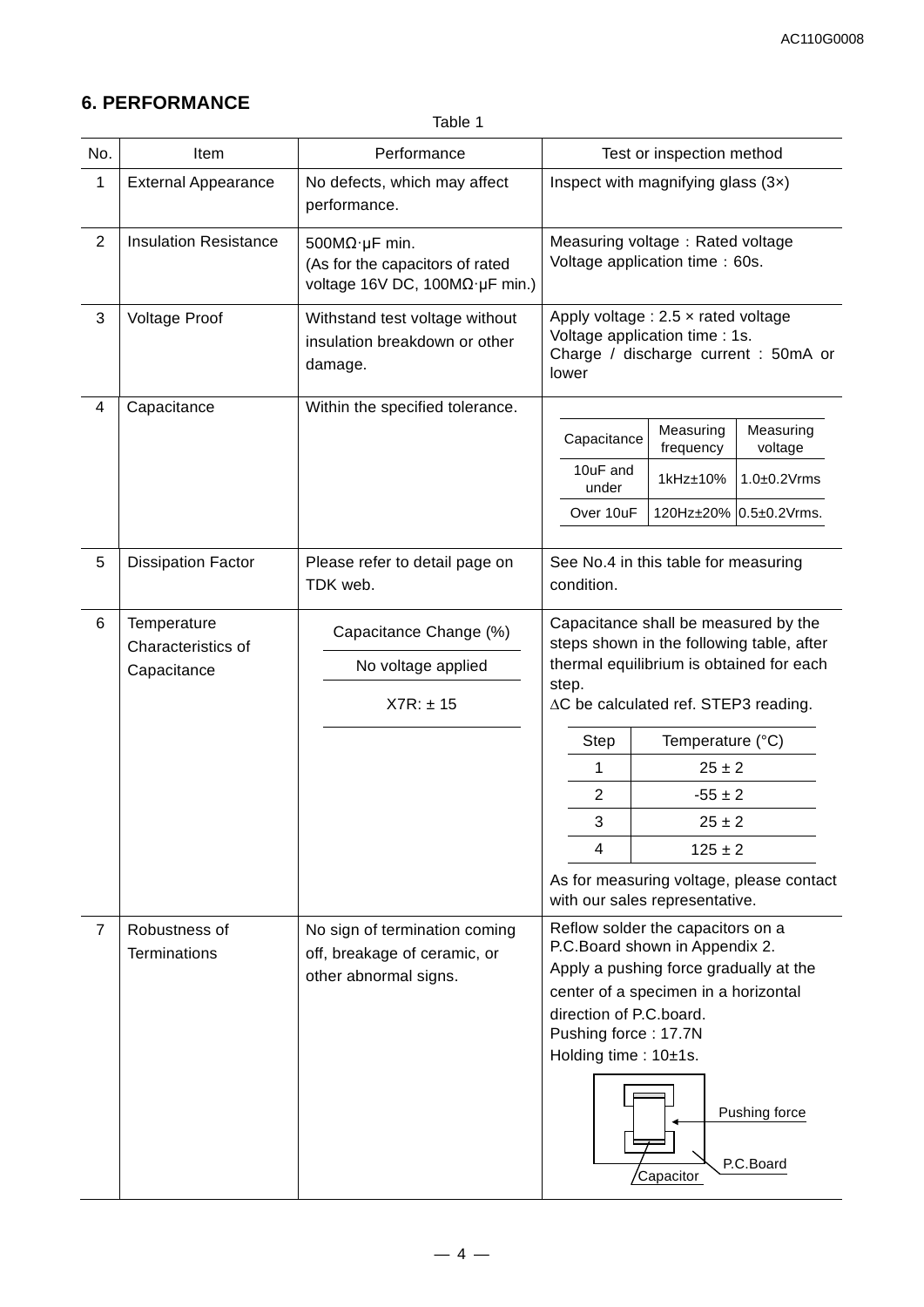## (continued)

| No. |                                 | Item                                                                                          |                                                                                                                                                  | Performance                                                                                                                                               | Test or inspection method                                                                       |                                                                                                                                                                                                                                                                                                                              |  |
|-----|---------------------------------|-----------------------------------------------------------------------------------------------|--------------------------------------------------------------------------------------------------------------------------------------------------|-----------------------------------------------------------------------------------------------------------------------------------------------------------|-------------------------------------------------------------------------------------------------|------------------------------------------------------------------------------------------------------------------------------------------------------------------------------------------------------------------------------------------------------------------------------------------------------------------------------|--|
| 8   | Bending                         |                                                                                               | No crack in the ceramic body.                                                                                                                    |                                                                                                                                                           | 45                                                                                              | Reflow solder the capacitor on a<br>P.C. Board shown in Appendix 1.<br>50<br>R <sub>5</sub><br>45<br>(Unit: mm)                                                                                                                                                                                                              |  |
| 9   | Solderability                   |                                                                                               | termination.<br>spot.<br>Ceramic surface of A sections<br>shall not be exposed due to<br>material.                                               | New solder to cover over 75% of<br>25% may have pinholes or rough<br>spots but not concentrated in one<br>melting or shifting of termination<br>A section | Solder:<br>Flux:<br>Solder temp.: 245±5°C<br>Dwell time:<br>Solder<br>position :                | Sn-3.0Ag-0.5Cu<br>Isopropyl alcohol (JIS K<br>8839) Rosin (JIS K 5902)<br>25% solid solution.<br>3±0.3s.<br>Until both terminations are<br>completely soaked.                                                                                                                                                                |  |
| 10  | Resistance<br>to solder<br>heat | External<br>appearance<br>Capacitance<br>D.F.<br>Insulation<br>resistance<br>Voltage<br>proof | No cracks are allowed and<br>least 60% with new solder.<br>Characteristics<br>X7R<br>Meet the initial spec.<br>Meet the initial spec.<br>damage. | terminations shall be covered at<br>Change from the<br>value before test<br>± 7.5%<br>No insulation breakdown or other                                    | Solder:<br>Flux:<br>Solder temp.: 260±5°C<br>Dwell time:<br>Solder<br>position:<br>Pre-heating: | Sn-3.0Ag-0.5Cu<br>Isopropyl alcohol<br>(JIS K<br>8839) Rosin (JIS K 5902)<br>25% solid solution.<br>10±1s.<br>Until both terminations<br>are completely soaked.<br>Temp. - 110~140°C<br>Time $-30\negthinspace\negthinspace\negthinspace 60s.$<br>Leave the capacitors in ambient condition<br>for 24±2h before measurement. |  |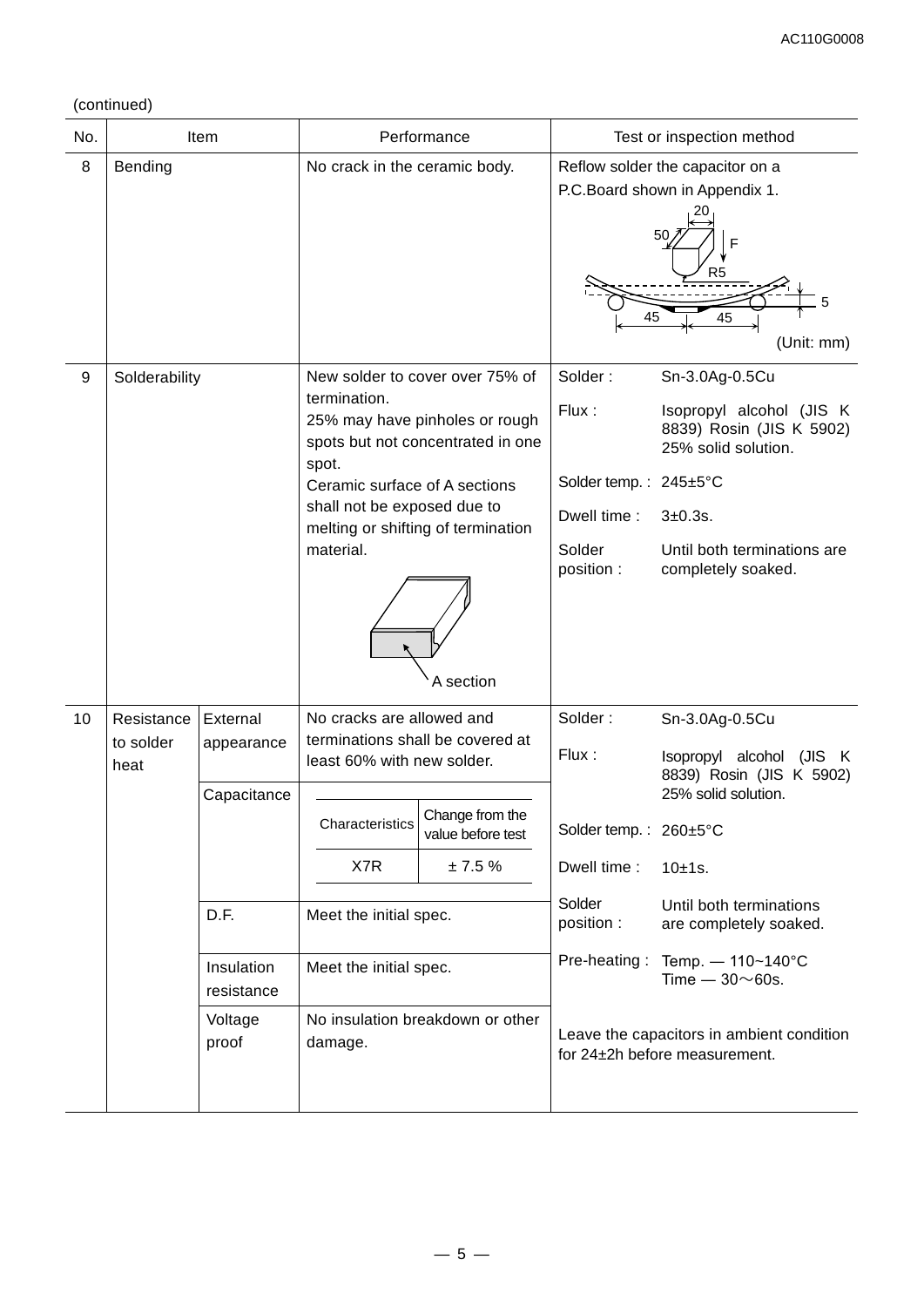#### (continued)

| No. |                                                                                                                      | Item                     |                                             | Performance                                         | Test or inspection method                                                     |                                                                                                  |             |  |
|-----|----------------------------------------------------------------------------------------------------------------------|--------------------------|---------------------------------------------|-----------------------------------------------------|-------------------------------------------------------------------------------|--------------------------------------------------------------------------------------------------|-------------|--|
| 11  | Vibration                                                                                                            | External<br>appearance   | No mechanical damage.                       |                                                     |                                                                               | Applied force: 5G max.<br>Frequency: 10~2,000Hz<br>Reciprocating sweep time : 20 min.            |             |  |
|     |                                                                                                                      | Capacitance              | Characteristics                             | Change from the<br>value before test                |                                                                               | Cycle: 12 cycles in each 3 mutually<br>perpendicular directions.                                 |             |  |
|     |                                                                                                                      |                          | X7R                                         | ± 7.5%                                              |                                                                               |                                                                                                  |             |  |
|     |                                                                                                                      | D.F.                     | Meet the initial spec.                      |                                                     |                                                                               | Reflow solder the capacitors on a<br>P.C.Board shown in Appendix 2<br>before testing.            |             |  |
| 12  | Temperature<br>cycle                                                                                                 | External<br>appearance   | No mechanical damage.                       |                                                     |                                                                               | Expose the capacitors in the<br>condition step1 through step 4 listed<br>in the following table. |             |  |
|     |                                                                                                                      | Capacitance              | Characteristics                             | Change from the                                     |                                                                               | Temp. cycle: 1,000 cycles                                                                        |             |  |
|     |                                                                                                                      |                          |                                             | value before test                                   | <b>Step</b>                                                                   | Temperature (°C)                                                                                 | Time (min.) |  |
|     |                                                                                                                      |                          | X7R                                         | Please contact<br>with our sales                    | $\mathbf{1}$                                                                  | $-55 \pm 3$                                                                                      | $30 \pm 3$  |  |
|     |                                                                                                                      |                          |                                             | representative.                                     | $\overline{c}$                                                                | Reference temp.                                                                                  | $2\sim5$    |  |
|     |                                                                                                                      |                          |                                             |                                                     | 3                                                                             | $125 \pm 2$                                                                                      | $30 \pm 2$  |  |
|     |                                                                                                                      | D.F.                     | Meet the initial spec.                      |                                                     | 4                                                                             | Reference temp.                                                                                  | $2\sim5$    |  |
|     |                                                                                                                      | Insulation<br>resistance | Meet the initial spec.                      |                                                     | Leave the capacitors in ambient<br>condition for 24±2h before<br>measurement. |                                                                                                  |             |  |
|     |                                                                                                                      | Voltage<br>proof         | No insulation breakdown or other<br>damage. |                                                     |                                                                               | Reflow solder the capacitors on a<br>P.C.Board shown in Appendix 2<br>before testing.            |             |  |
| 13  | Moisture<br>Resistance                                                                                               | External<br>appearance   | No mechanical damage.                       |                                                     |                                                                               | Test temp.: $40\pm2^{\circ}C$<br>Test humidity: 90~95%RH                                         |             |  |
|     | State)                                                                                                               | (Steady<br>Capacitance   |                                             | Change from the<br>value before test                |                                                                               | Test time: 500 +24,0h<br>Leave the capacitors in ambient                                         |             |  |
|     |                                                                                                                      |                          |                                             | Please contact<br>with our sales<br>representative. |                                                                               | condition for 24±2h before<br>measurement.<br>Reflow solder the capacitors on a                  |             |  |
|     |                                                                                                                      |                          |                                             |                                                     |                                                                               | P.C.Board shown in Appendix2                                                                     |             |  |
|     | D.F.<br>200% of Initial spec max.                                                                                    |                          |                                             |                                                     | before testing.                                                               |                                                                                                  |             |  |
|     | $50M\Omega$ ·µF min.<br>Insulation<br>(As for the capacitors of rated<br>resistance<br>voltage 16V DC, 10MΩ·μF min.) |                          |                                             |                                                     |                                                                               |                                                                                                  |             |  |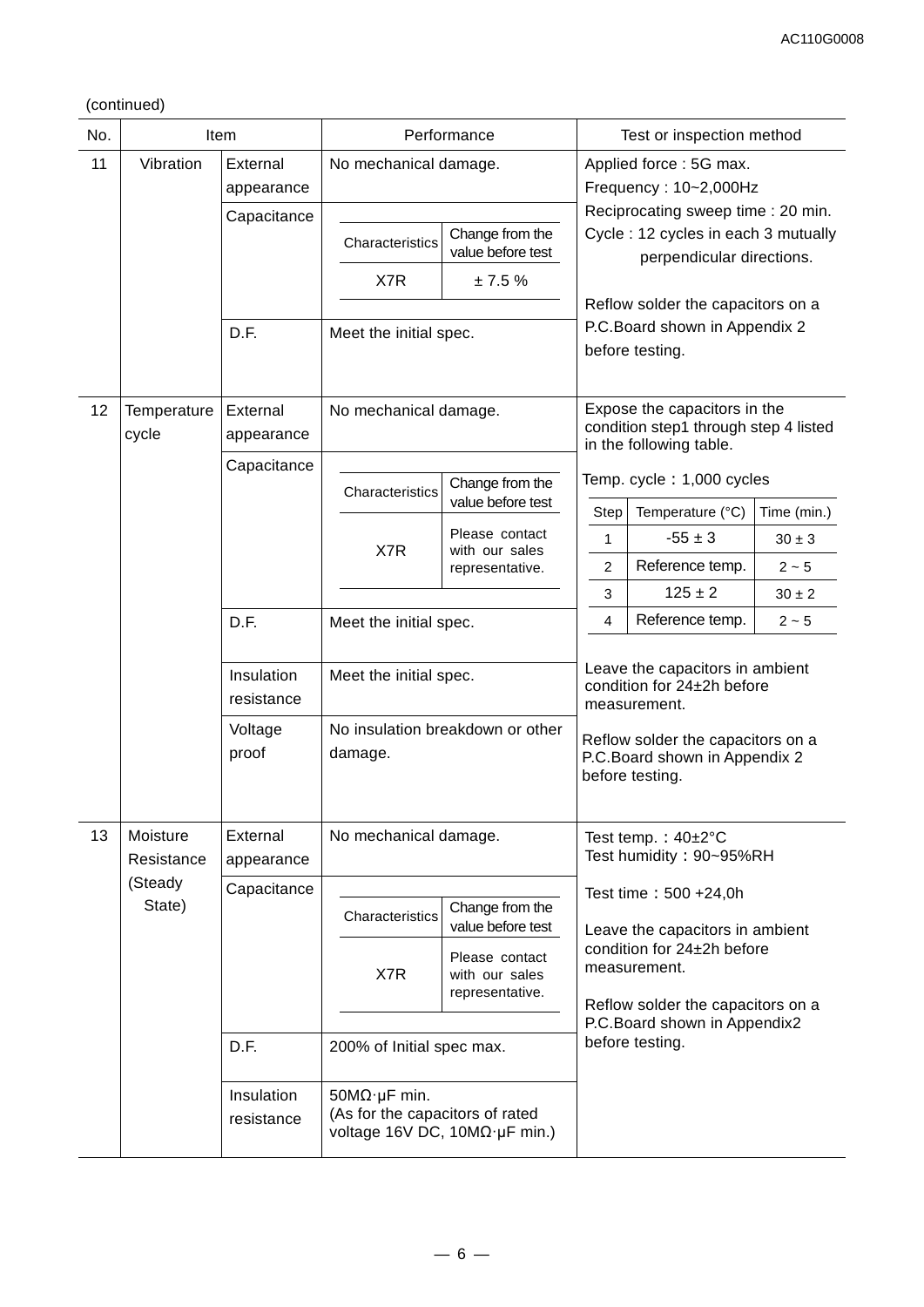(continued)

| No. |                                                                        | Item                     | Performance                                                                                      |                                                                                                                                   | Test or inspection method                                                                                                                                                                                                                                              |  |
|-----|------------------------------------------------------------------------|--------------------------|--------------------------------------------------------------------------------------------------|-----------------------------------------------------------------------------------------------------------------------------------|------------------------------------------------------------------------------------------------------------------------------------------------------------------------------------------------------------------------------------------------------------------------|--|
| 14  | Moisture<br>Resistance                                                 | External<br>appearance   | No mechanical damage.                                                                            |                                                                                                                                   | Test temp.: $85 \pm 2^{\circ}$ C<br>Test humidity: 85%RH<br>Applied voltage: Rated voltage                                                                                                                                                                             |  |
|     |                                                                        | Capacitance              |                                                                                                  |                                                                                                                                   | Test time: 1,000 +48,0h                                                                                                                                                                                                                                                |  |
|     |                                                                        |                          | Characteristics                                                                                  | Change from the<br>value before test                                                                                              | Charge/discharge current: 50mA or<br>lower                                                                                                                                                                                                                             |  |
|     |                                                                        |                          | X7R                                                                                              | Please contact<br>with our sale<br>representative.                                                                                | Leave the capacitors in ambient<br>condition for 24±2h before<br>measurement.                                                                                                                                                                                          |  |
|     |                                                                        | D.F.                     | 200% of Initial spec max.                                                                        |                                                                                                                                   | Reflow solder the capacitors on a<br>P.C.Board shown in Appendix2 before<br>testing.                                                                                                                                                                                   |  |
|     |                                                                        | Insulation<br>resistance | $25M\Omega$ µF min.<br>(As for the capacitors of rated<br>voltage 16V DC, 5MΩ·μF min.)           |                                                                                                                                   | Initial value setting<br>Voltage conditioning 《After voltage<br>treat the capacitors under testing<br>temperature and voltage for 1 hour,)<br>leave the capacitors in ambient<br>condition for 24±2h before<br>measurement.<br>Use this measurement for initial value. |  |
| 15  | Life<br>External<br>No mechanical damage.<br>appearance<br>Capacitance |                          |                                                                                                  | Test temp.: $125 \pm 2^{\circ}$ C<br>Applied voltage: Please contact with<br>our sales representative.<br>Test time: 1,000 +48,0h |                                                                                                                                                                                                                                                                        |  |
|     |                                                                        |                          | Characteristics                                                                                  | Change from the<br>value before test                                                                                              | Charge/discharge current: 50mA or<br>lower                                                                                                                                                                                                                             |  |
|     |                                                                        |                          | X7R                                                                                              | Please contact<br>with our sales<br>representative.                                                                               | Leave the capacitors in ambient<br>condition for 24±2h before<br>measurement.                                                                                                                                                                                          |  |
|     |                                                                        | D.F.                     | 200% of Initial spec max.                                                                        |                                                                                                                                   | Reflow solder the capacitors on a<br>P.C.Board shown in Appendix2 before<br>testing.                                                                                                                                                                                   |  |
|     |                                                                        | Insulation<br>resistance | $50M\Omega \cdot \mu F$ min.<br>(As for the capacitors of rated<br>voltage 16V DC, 10MΩ·μF min.) |                                                                                                                                   | Initial value setting<br>Voltage conditioning 《After voltage<br>treat the capacitors under testing<br>temperature and voltage for 1 hour,)<br>leave the capacitors in ambient<br>condition for 24±2h before<br>measurement.<br>Use this measurement for initial value. |  |

\*As for the initial measurement of capacitors on number 6,10,11,12 and 13 leave capacitors at 150 0,–10°C for 1h and measure the value after leaving capacitors for  $24 \pm 2h$  in ambient condition.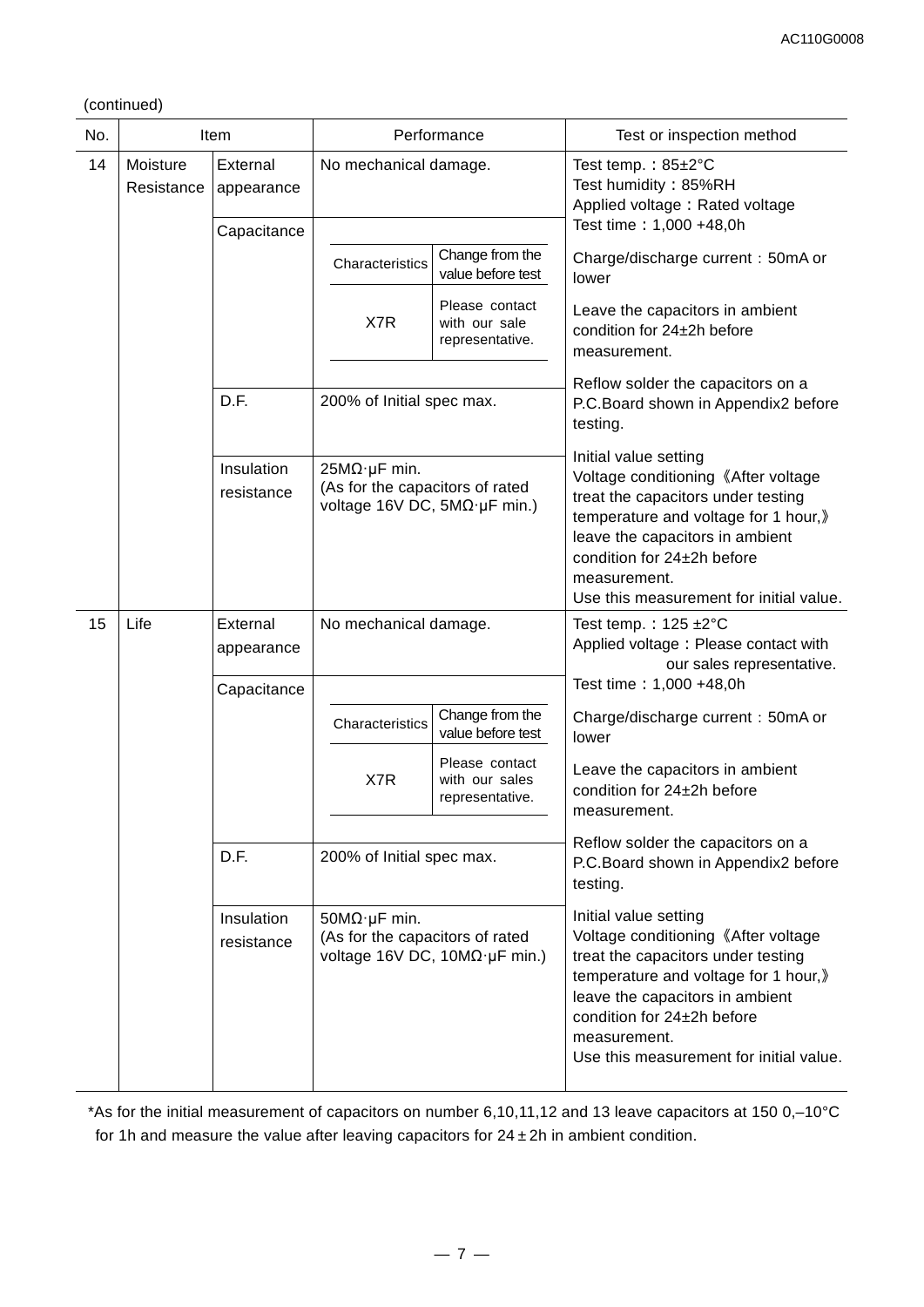

(Unit:mm)

| Symbol        |     | <b>Dimensions</b> |     |
|---------------|-----|-------------------|-----|
| Case size     |     |                   |     |
| CNA5 (CC1206) | 2.2 | 5.0               | 2.0 |
| CNA6 (CC1210) | 22  | 5.0               | 2.9 |

- 1. Material : Glass Epoxy(As per JIS C6484 GE4)
- 

2. Thickness: 1.6mm **Copper(Thickness: 0.035mm)** Solder resist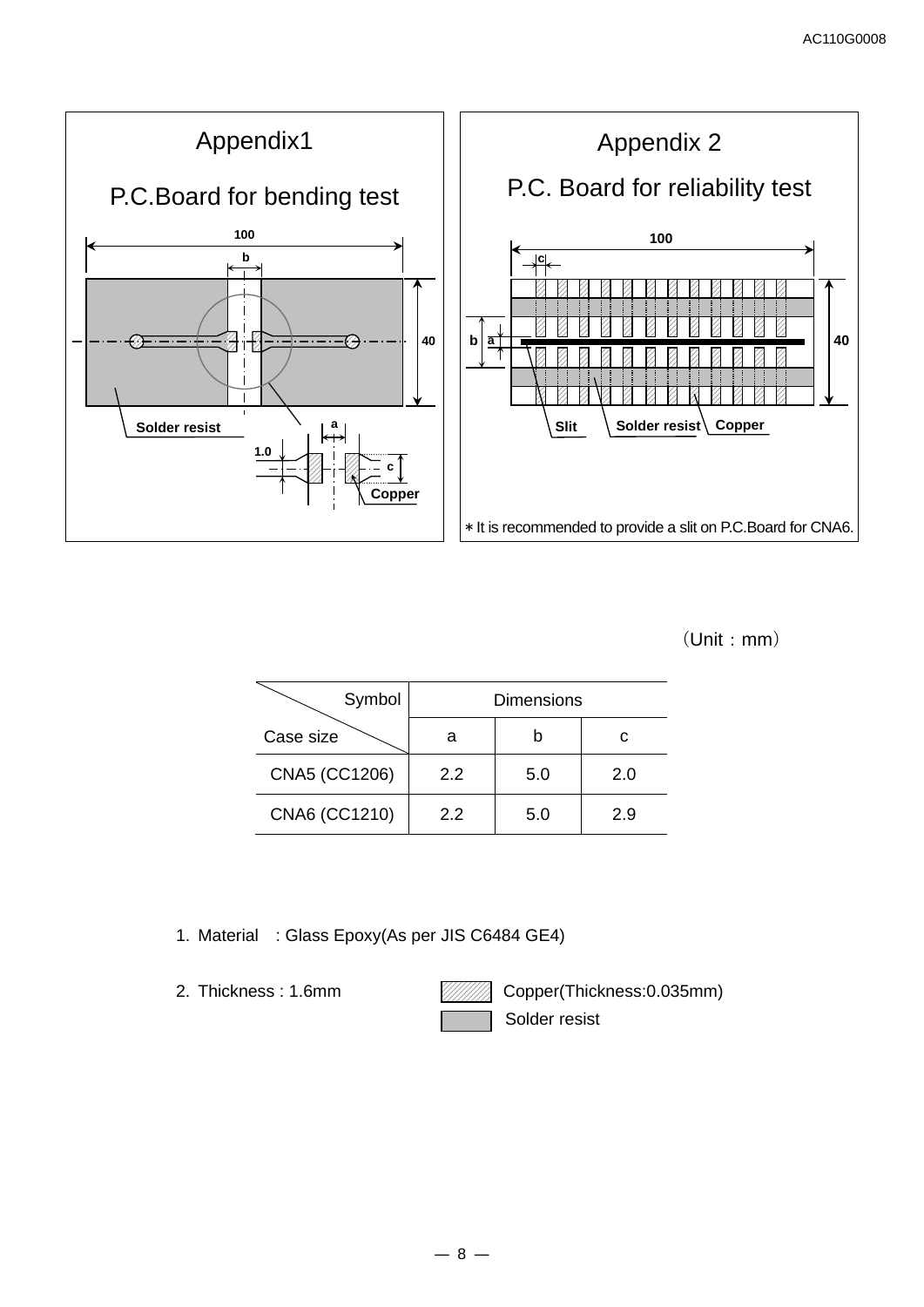# **7. INSIDE STRUCTURE AND MATERIAL**



| No. | <b>NAME</b>       | MATERIAL                      |
|-----|-------------------|-------------------------------|
|     | <b>Dielectric</b> | BaTiO <sub>3</sub>            |
| 2   | Electrode         | Nickel (Ni)                   |
| 3   | Copper (Cu)       |                               |
|     |                   | Conductive resin (Filler: Ag) |
| 5   | Termination       | Nickel (Ni)                   |
| հ   |                   | Tin (Sn)                      |

# **8. CAUTION FOR PRODUCTS WITH SOFT TERMINATION**

This product contains Ag (Silver) as part of the middle layer of termination. To avoid electromigration of Ag under high temperature and humidity, and failures caused by corrosive gas, chip capacitors on P.C boards should be protected by moisture proof-sealing.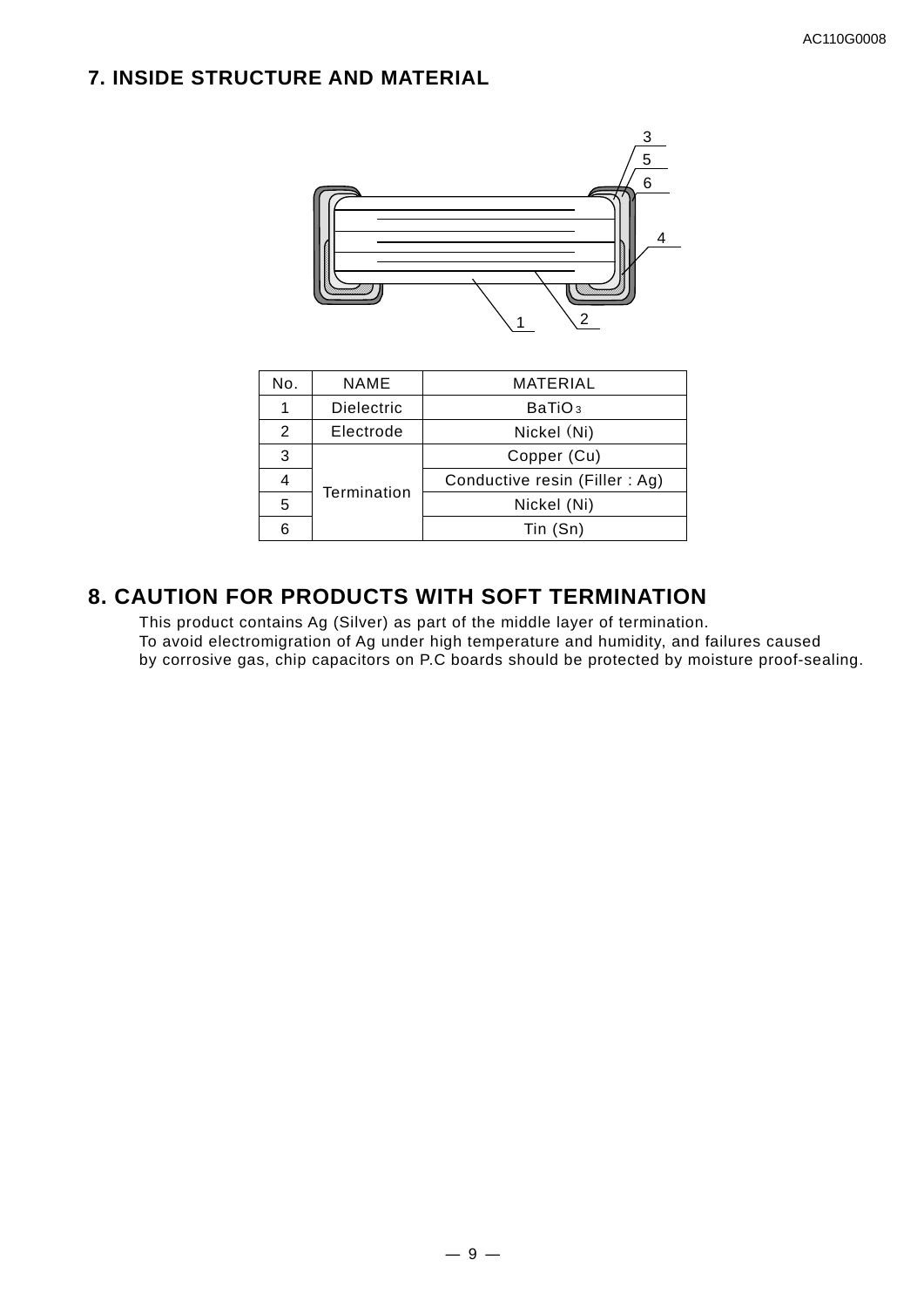## **9. PACKAGING**

Packaging shall be done to protect the components from the damage during transportation and storing, and a label which has the following information shall be attached.

Tape packaging is as per 13. TAPE PACKAGING SPECIFICATION.

- 1) Inspection No.
- 2) TDK P/N
- 3) Customer's P/N
- 4) Quantity

\*Composition of Inspection No.

Example 
$$
\frac{F}{(a)} \times \frac{1}{(b)} \times \frac{A}{(c)} - \frac{2 \cdot 3}{(d)} - \frac{0 \cdot 0 \cdot 1}{(e)}
$$

(a) Line code

- (b) Last digit of the year
- (c) Month and A for January and B for February and so on. (Skip I)
- (d) Inspection Date of the month.
- (e) Serial No. of the day

\*Composition of new Inspection No.

(Implemented on and after May 1, 2019 in sequence)

Example 
$$
\underline{1} \underline{F} \underline{1} \underline{E} \underline{2} \underline{3} \underline{A} \underline{0} \underline{0} \underline{1}
$$
  
(a) (b) (c) (d) (e) (f) (g)

- (a) Prefix
- (b) Line code
- (c) Last digit of the year
- (d) Month and A for January and B for February and so on. (Skip I)
- (e) Inspection Date of the month.
- (f) Serial No. of the day(00  $\sim$  ZZ)
- $(q)$  Suffix(00 ~ ZZ)
- \* It was shifted to the new inspection No. on and after May 2019, but the implementation timing may be different depending on shipment bases.

Until the shift is completed, either current or new composition of inspection No. will be applied.

## **10. RECOMMENDATION**

As for CNA6 [CC1210], It is recommended to provide a slit (about 1mm wide) in the board under the components to improve washing Flux. And please make sure to dry detergent up completely before.

## **11. SOLDERING CONDITION**

Reflow soldering only.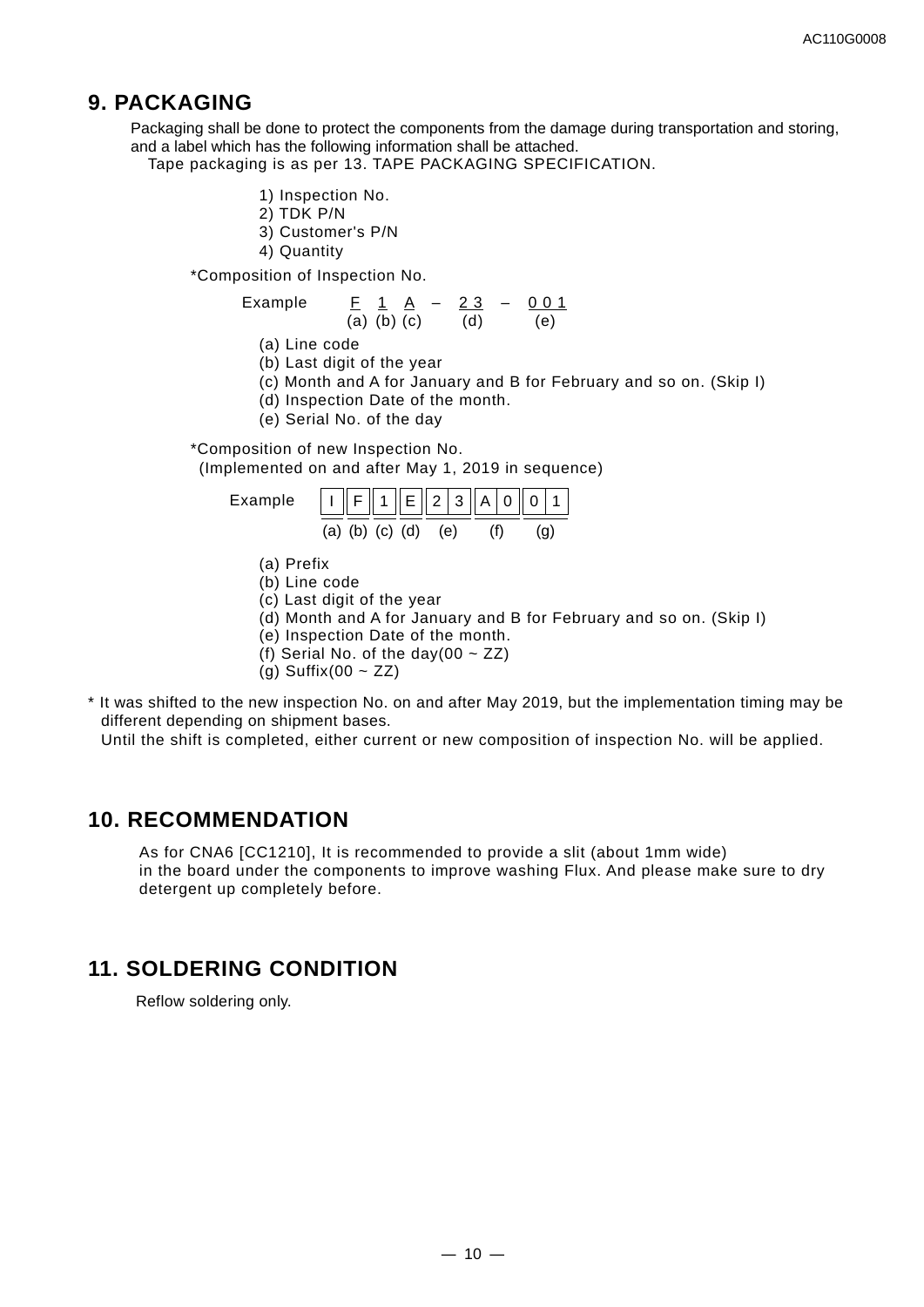# **12. CAUTION**

| No.            | <b>Process</b>                                              | Condition                                                                                                                                                                                                                                                                                                                                                                                                                                                                                                                                                                                                                                                                                                                                                                                                                                                                                                                                                                                                                                 |
|----------------|-------------------------------------------------------------|-------------------------------------------------------------------------------------------------------------------------------------------------------------------------------------------------------------------------------------------------------------------------------------------------------------------------------------------------------------------------------------------------------------------------------------------------------------------------------------------------------------------------------------------------------------------------------------------------------------------------------------------------------------------------------------------------------------------------------------------------------------------------------------------------------------------------------------------------------------------------------------------------------------------------------------------------------------------------------------------------------------------------------------------|
| $\mathbf{1}$   | Operating<br>Condition<br>(Storage, Use,<br>Transportation) | 1-1. Storage, Use<br>The capacitors must be stored in an ambient temperature of 5 to 40°C with a<br>relative humidity of 20 to 70%RH. JIS C 60721-3-1 Class 1K2 should be followed<br>for the other climatic conditions.                                                                                                                                                                                                                                                                                                                                                                                                                                                                                                                                                                                                                                                                                                                                                                                                                  |
|                |                                                             | 1) High temperature and humidity environment may affect a capacitor's solder ability<br>because it accelerates terminal oxidization. They also deteriorate performance of<br>taping and packaging. Therefore, SMD capacitors shall be used within 6 months.<br>For capacitors with terminal electrodes consisting of silver or silver-palladium<br>which tend to become oxidized or sulfurized, use as soon as possible, such as<br>within one month after opening the bag.                                                                                                                                                                                                                                                                                                                                                                                                                                                                                                                                                               |
|                |                                                             | 2) When capacitors are stored for a longer time period than 6 months, confirm the<br>solderability of the capacitors prior to use.<br>During storage, keep the minimum packaging unit in its original packaging without<br>opening it.<br>Do not deviate from the above temperature and humidity conditions even for a<br>short term.                                                                                                                                                                                                                                                                                                                                                                                                                                                                                                                                                                                                                                                                                                     |
|                |                                                             | 3) Corrosive gasses in the air or atmosphere may result in deterioration of the<br>reliability, such as poor solderability of the terminal electrodes. Do not store<br>capacitors where they will be exposed to corrosive gas (e.g., hydrogen sulfide,<br>sulfur dioxide, chlorine ammonia etc.)                                                                                                                                                                                                                                                                                                                                                                                                                                                                                                                                                                                                                                                                                                                                          |
|                |                                                             | 4) Solderability and electrical performance may deteriorate due to photochemical<br>change in the terminal electrode if stored in direct sunlight, or due to condensation<br>from rapid changes in humidity.<br>The capacitors especially which use resin material must be operated and stored in<br>an environment free of dew condensation, as moisture absorption due to<br>condensation may affect the performance.                                                                                                                                                                                                                                                                                                                                                                                                                                                                                                                                                                                                                   |
|                |                                                             | 5) Refer to JIS C 60721-3-1, class 1K2 for other climate conditions.                                                                                                                                                                                                                                                                                                                                                                                                                                                                                                                                                                                                                                                                                                                                                                                                                                                                                                                                                                      |
|                |                                                             | 1-2. Handling in transportation<br>In case of the transportation of the capacitors, the performance of the capacitors<br>may be deteriorated depending on the transportation condition.<br>(Refer to JEITA RCR-2335C 9.2 Handling in transportation)                                                                                                                                                                                                                                                                                                                                                                                                                                                                                                                                                                                                                                                                                                                                                                                      |
| $\overline{2}$ | Circuit design                                              | 2-1. Operating temperature                                                                                                                                                                                                                                                                                                                                                                                                                                                                                                                                                                                                                                                                                                                                                                                                                                                                                                                                                                                                                |
|                | ∧ Caution                                                   | 1) Upper category temperature (maximum operating temperature) is specified.<br>It is necessary to select a capacitor whose rated temperature us higher than the<br>operating temperature. Also, it is necessary to consider the temperature<br>distribution in the equipment and seasonal temperature variation.                                                                                                                                                                                                                                                                                                                                                                                                                                                                                                                                                                                                                                                                                                                          |
|                |                                                             | 2) Surface temperature including self heating should be below maximum operating<br>temperature.<br>Due to dielectric loss, capacitors will heat itself when AC is applied due to ESR.<br>Especially at high frequencies, please be careful that the heat might be so extreme.<br>Also, even if the surface temperature of the capacitor includes self-heating and is<br>the maximum operating temperature or lower, excessive heating of the capacitor<br>due to self-heating may cause deterioration of the characteristics and reliability of<br>the capacitor.<br>The self-heating temperature rise of the capacitor changes depending on the<br>difference in heat radiation due to the mounting method to the device, the ambient<br>temperature, the cooling method of the device and circuit board material and the<br>design, etc.<br>The load should be contained so that the self-heating temperature rise of the<br>capacitor body in a natural convection environment at an ambient temperature of<br>25°C remain below 20°C. |
|                |                                                             | When using in a high-frequency circuit or a circuit in which a capacitor generates<br>heat, such as when a high-frequency ripple current flows, pay attention to the<br>above precautions. (Note that accurate measurement may not be possible with self-<br>heating measurement when the equipment applies cooling other than natural<br>convection such as a cooling fan.)                                                                                                                                                                                                                                                                                                                                                                                                                                                                                                                                                                                                                                                              |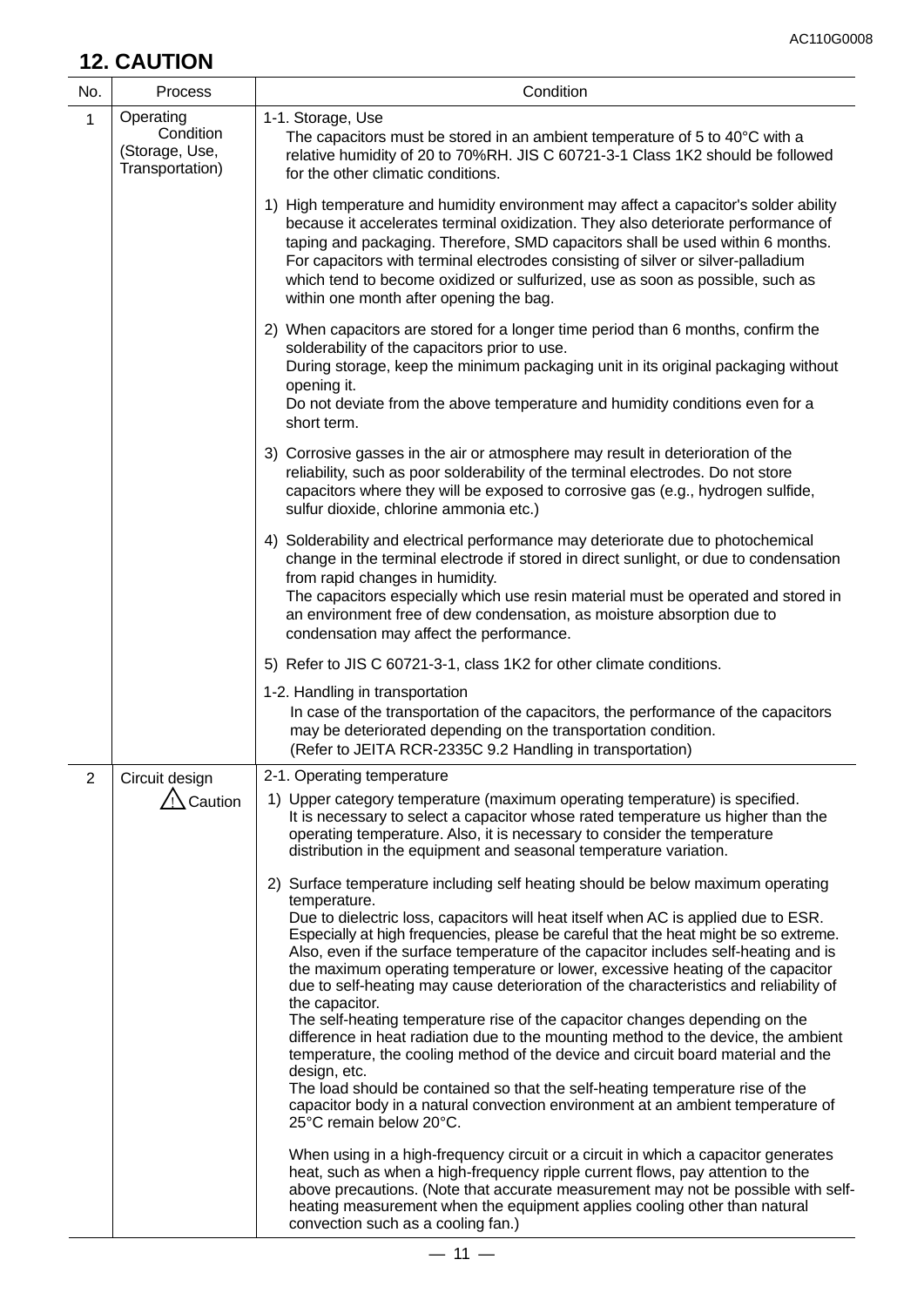| No.            | Process                       | Condition                                                                                                                                                                                                                                                                     |
|----------------|-------------------------------|-------------------------------------------------------------------------------------------------------------------------------------------------------------------------------------------------------------------------------------------------------------------------------|
| $\overline{2}$ | Circuit design<br>/!∖ Caution | 3) The electrical characteristics of the capacitors will vary depending on the<br>temperature. The capacitors should be selected and designed in taking the<br>temperature into consideration.                                                                                |
|                |                               | 2-2. When overvoltage is applied                                                                                                                                                                                                                                              |
|                |                               | Applying overvoltage to a capacitor may cause dielectric breakdown and result in<br>a short circuit. The duration until dielectric breakdown depends on the applied<br>voltage and the ambient temperature.                                                                   |
|                |                               | 2-3. Operating voltage<br>1) Operating voltage across the terminals should be below the rated voltage.<br>When AC and DC are super imposed, $V_{0-P}$ must be below the rated voltage.<br>$-$ (1) and (2)                                                                     |
|                |                               | AC or pulse with overshooting, VPP must be below the rated voltage.<br>$-$ (3), (4) and (5)                                                                                                                                                                                   |
|                |                               | When the voltage is started to apply to the circuit or it is stopped applying, the<br>irregular voltage may be generated for a transit period because of resonance or<br>switching. Be sure to use the capacitors within rated voltage containing these<br>Irregular voltage. |
|                |                               | (1) DC voltage<br>(2) DC+AC voltage<br>(3) AC voltage<br>Voltage                                                                                                                                                                                                              |
|                |                               | Positional<br>$V_{0-P}$<br>$V_{P-P}$<br>$V_{0-P}$<br>Measurement<br>(Rated voltage)<br>0<br>0                                                                                                                                                                                 |
|                |                               | Voltage<br>(4) Pulse voltage (A)<br>(5) Pulse voltage (B)                                                                                                                                                                                                                     |
|                |                               | Positional<br>$V_{P-P}$<br>$V_{P-P}$<br>Measurement<br>(Rated voltage)<br>lo                                                                                                                                                                                                  |
|                |                               | 2) Even below the rated voltage, if repetitive high frequency AC or pulse is applied, the<br>reliability of the capacitors may be reduced.                                                                                                                                    |
|                |                               | 3) The effective capacitance will vary depending on applied DC and AC voltages.<br>The capacitors should be selected and designed in taking the voltages into<br>consideration.                                                                                               |
|                |                               | 4) Abnormal voltage (surge voltage, static electricity, pulse voltage, etc.) shall not<br>exceed the rated voltage.                                                                                                                                                           |
|                |                               | 5) When capacitors are used in a series connection, it is necessary to add a balancing<br>circuit such as voltage dividing resistors in order to avoid an imbalance in the voltage<br>applied to each capacitor.                                                              |
|                |                               | 2-4. Frequency<br>When the capacitors (Class 2) are used in AC and/or pulse voltages, the<br>capacitors may vibrate themselves and generate audible sound.                                                                                                                    |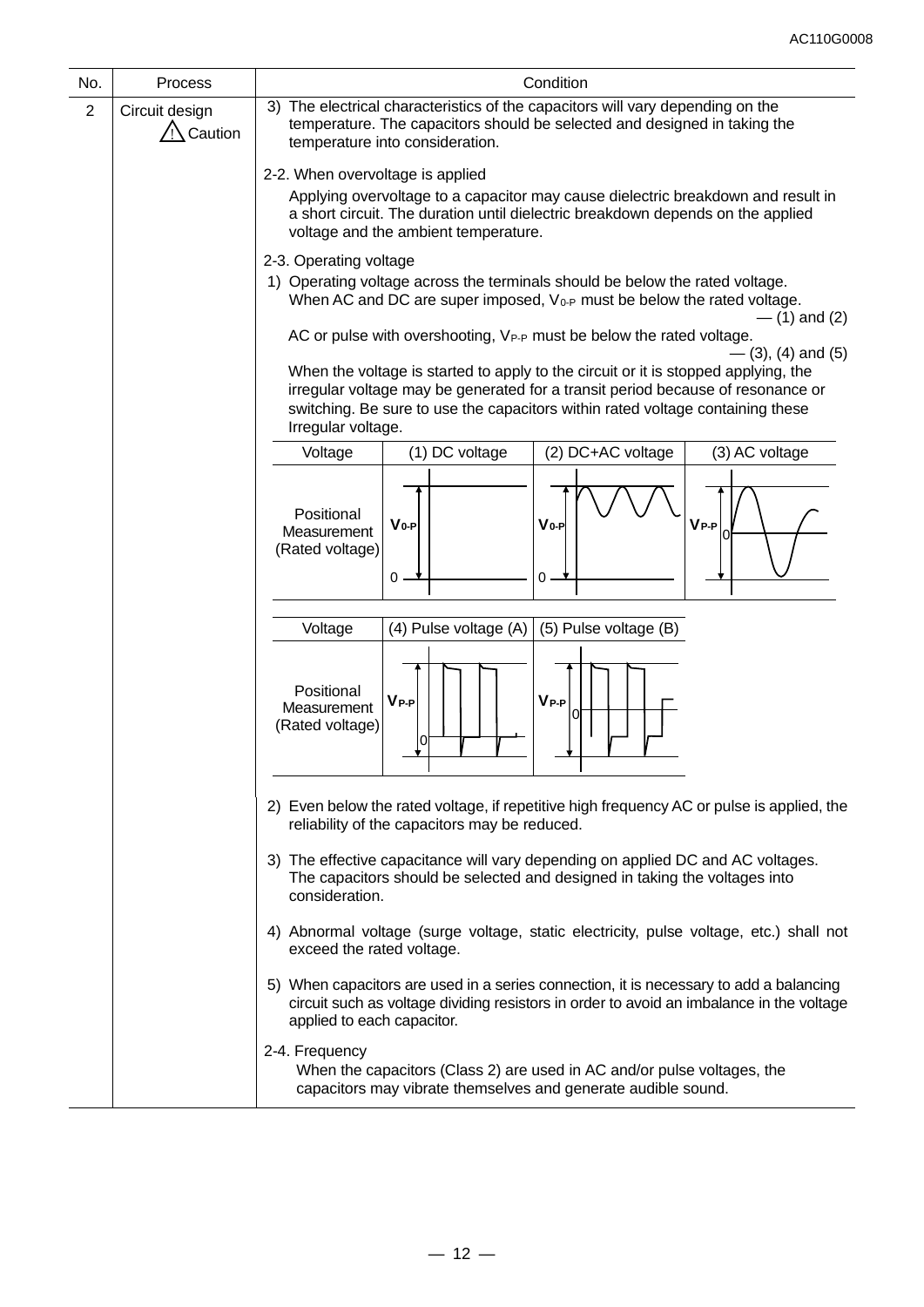| No.                                                                                                                                  | <b>Process</b> | Condition                                   |                                                                                                                                                                                                                                                   |                                                                                 |  |  |
|--------------------------------------------------------------------------------------------------------------------------------------|----------------|---------------------------------------------|---------------------------------------------------------------------------------------------------------------------------------------------------------------------------------------------------------------------------------------------------|---------------------------------------------------------------------------------|--|--|
| 3<br>The amount of solder at the terminations has a direct effect on the reliability of the<br>Designing<br>P.C.board<br>capacitors. |                |                                             |                                                                                                                                                                                                                                                   |                                                                                 |  |  |
|                                                                                                                                      |                | 1)<br>terminations.                         | The greater the amount of solder, the higher the stress on the chip capacitors,<br>and the more likely that it will break. When designing a P.C.board, determine the<br>shape and size of the solder lands to have proper amount of solder on the |                                                                                 |  |  |
|                                                                                                                                      |                | 2)<br>solder land for each terminations.    |                                                                                                                                                                                                                                                   | Avoid using common solder land for multiple terminations and provide individual |  |  |
|                                                                                                                                      |                | Size and recommended land dimensions.<br>3) |                                                                                                                                                                                                                                                   |                                                                                 |  |  |
|                                                                                                                                      |                | B                                           | Chip capacitors<br>Α                                                                                                                                                                                                                              | Solder land<br>Solder resist                                                    |  |  |
|                                                                                                                                      |                | Reflow soldering (mm)                       |                                                                                                                                                                                                                                                   |                                                                                 |  |  |
| Case size<br>CNA5 (CC1206)<br>Symbol                                                                                                 |                |                                             | CNA6 (CC1210)                                                                                                                                                                                                                                     |                                                                                 |  |  |
|                                                                                                                                      |                | Α                                           | $2.0 - 2.4$<br>$2.0 - 2.4$                                                                                                                                                                                                                        |                                                                                 |  |  |
|                                                                                                                                      |                | B                                           | $1.0 - 1.2$                                                                                                                                                                                                                                       | $1.0 - 1.2$                                                                     |  |  |
|                                                                                                                                      |                | C<br>$1.1 - 1.6$<br>$1.9 - 2.5$             |                                                                                                                                                                                                                                                   |                                                                                 |  |  |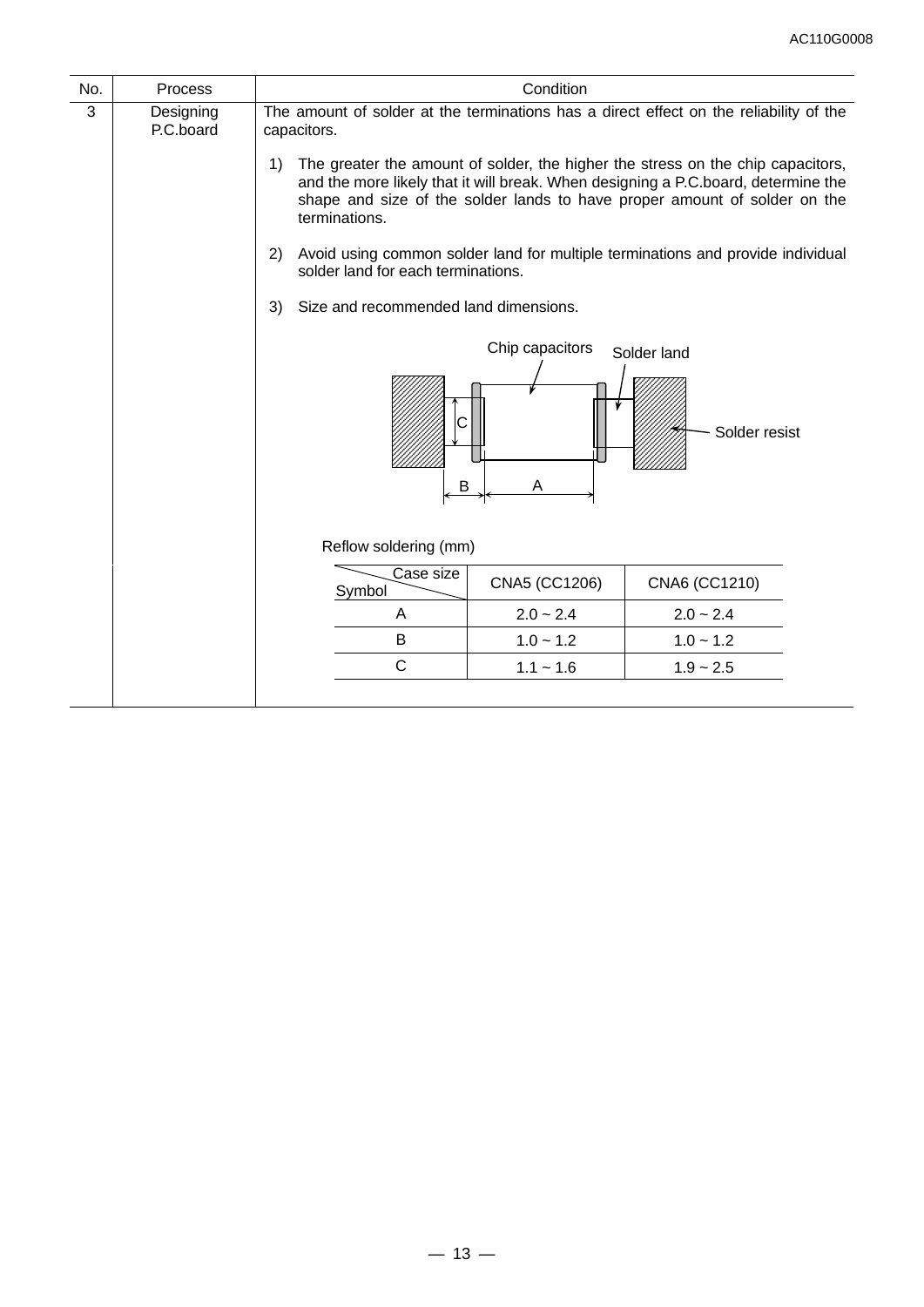| No.            | Process                |    |                                                     | Condition                                       |                                               |  |  |
|----------------|------------------------|----|-----------------------------------------------------|-------------------------------------------------|-----------------------------------------------|--|--|
| $\overline{3}$ | Designing<br>P.C.board | 4) | Recommended chip capacitors layout is as following. |                                                 |                                               |  |  |
|                |                        |    |                                                     | Disadvantage against<br>bending stress          | Advantage against<br>bending stress           |  |  |
|                |                        |    |                                                     | Perforation or slit                             | Perforation or slit                           |  |  |
|                |                        |    | Mounting<br>face                                    | AASAA                                           |                                               |  |  |
|                |                        |    |                                                     | Break P.C.board with<br>mounted side up.        | Break P.C.board with<br>mounted side down.    |  |  |
|                |                        |    |                                                     | Mount perpendicularly to<br>perforation or slit | Mount in parallel with<br>perforation or slit |  |  |
|                |                        |    |                                                     | Perforation or slit                             | Perforation or slit                           |  |  |
|                |                        |    | Chip<br>arrangement<br>(Direction)                  | $\Box$                                          |                                               |  |  |
|                |                        |    |                                                     |                                                 |                                               |  |  |
|                |                        |    | Closer to slit is higher stress                     | Away from slit is less stress                   |                                               |  |  |
|                |                        |    | Distance<br>from slit                               | Q <sub>1</sub>                                  | $\boldsymbol{\ell}$ 2                         |  |  |
|                |                        |    |                                                     | $(\ell_1 < \ell_2)$                             | (21<22)                                       |  |  |
|                |                        |    |                                                     |                                                 |                                               |  |  |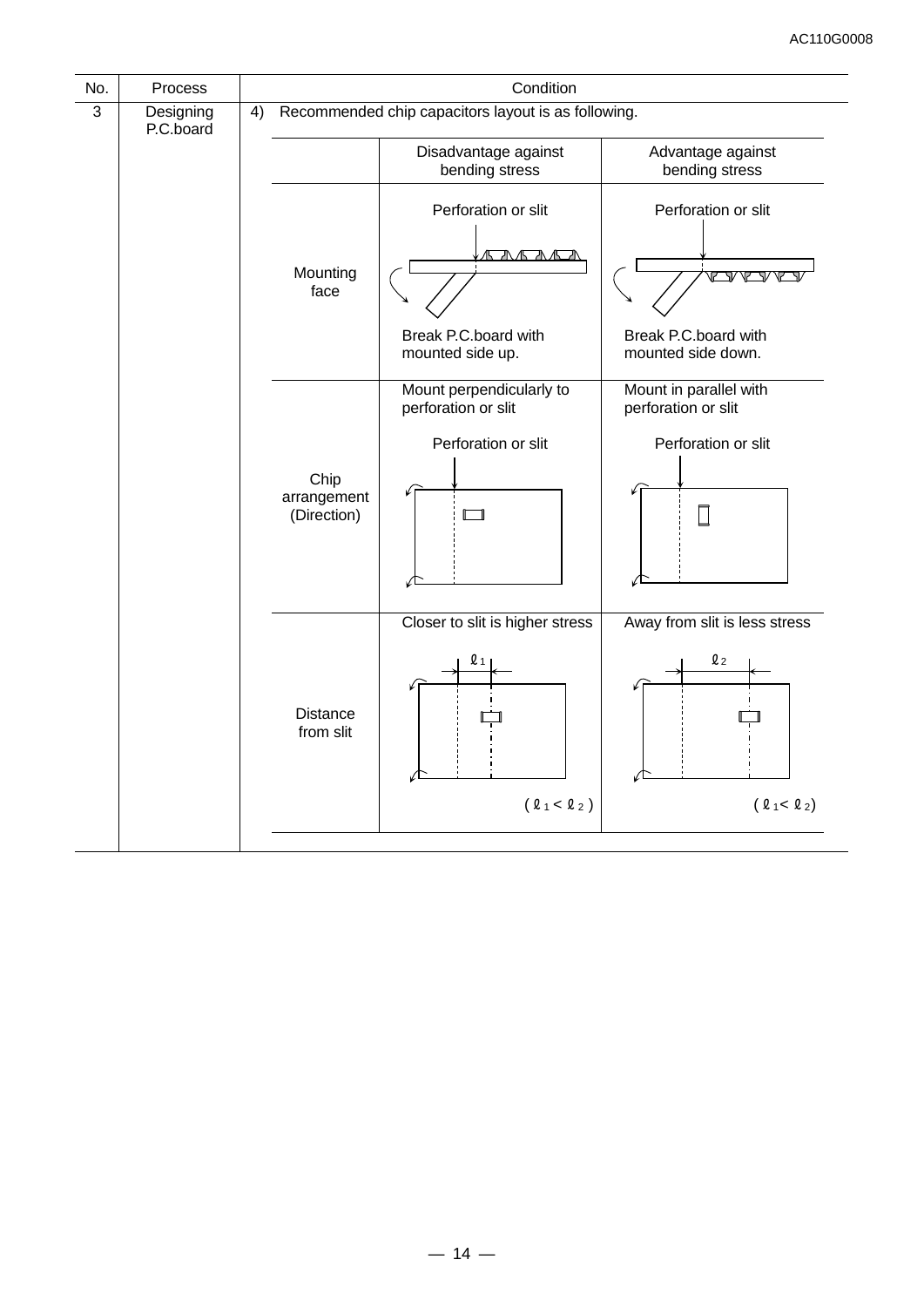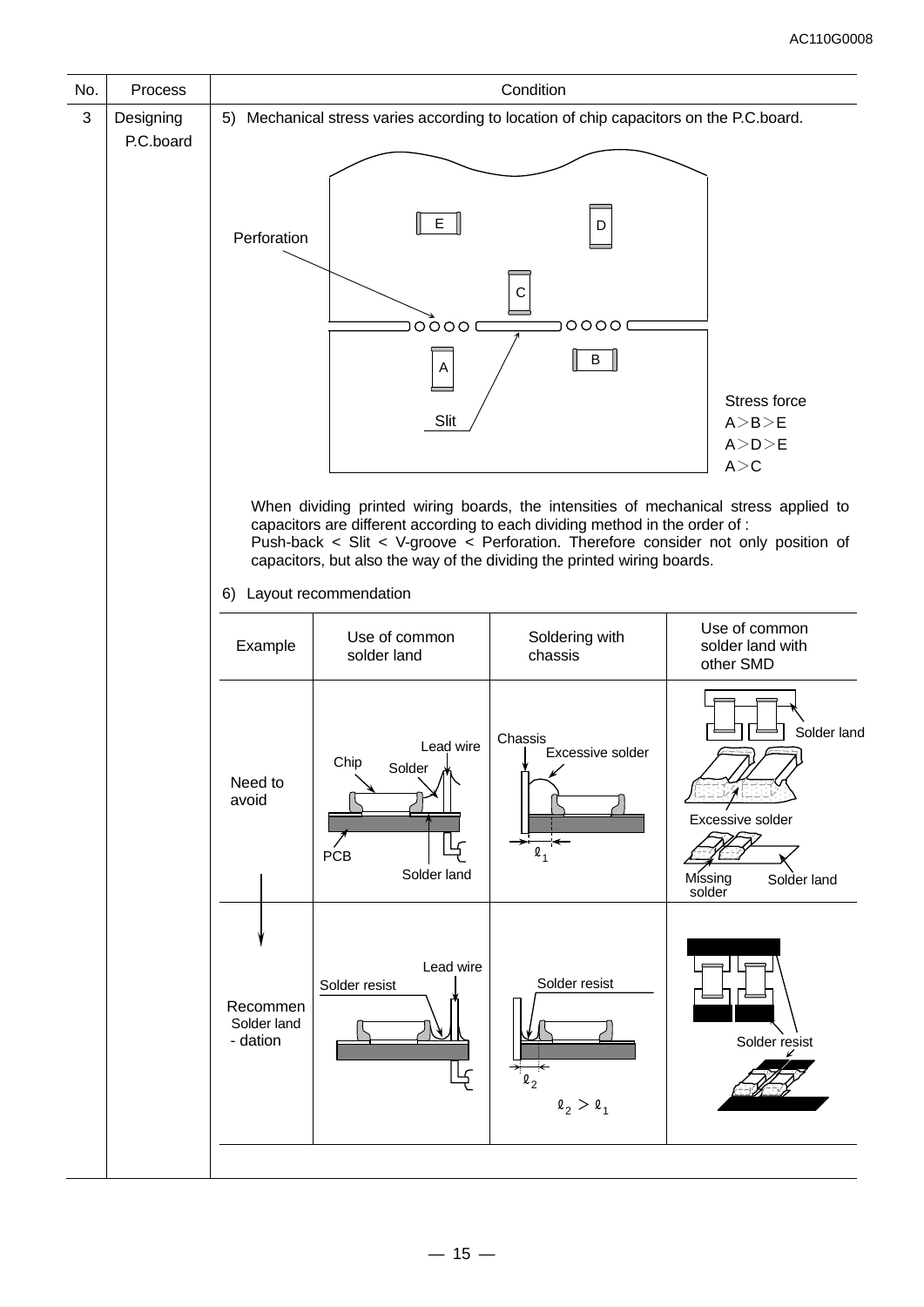| No. | Process  |                                                                                                          | Condition                                                                                                                                                                                                                                                                                                                                                                                                                                           |                                                                              |  |  |  |  |  |
|-----|----------|----------------------------------------------------------------------------------------------------------|-----------------------------------------------------------------------------------------------------------------------------------------------------------------------------------------------------------------------------------------------------------------------------------------------------------------------------------------------------------------------------------------------------------------------------------------------------|------------------------------------------------------------------------------|--|--|--|--|--|
| 4   | Mounting | 4-1. Stress from mounting head<br>1)<br>surface and not press it.<br>2)<br>3)<br>See following examples. | If the mounting head is adjusted too low, it may induce excessive stress in the chip<br>capacitors to result in cracking. Please take following precautions.<br>Adjust the bottom dead center of the mounting head to reach on the P.C.board<br>Adjust the mounting head pressure to be 1 to 3N of static weight.<br>To minimize the impact energy from mounting head, it is important to provide<br>support from the bottom side of the P.C.board. |                                                                              |  |  |  |  |  |
|     |          | Not recommended<br>Recommended                                                                           |                                                                                                                                                                                                                                                                                                                                                                                                                                                     |                                                                              |  |  |  |  |  |
|     |          | Single sided<br>mounting                                                                                 | Crack                                                                                                                                                                                                                                                                                                                                                                                                                                               | A support pin is<br>not to be<br>Support pin<br>underneath the<br>capacitor. |  |  |  |  |  |
|     |          | Double-sides<br>mounting                                                                                 | Solder<br>Crack<br>peeling                                                                                                                                                                                                                                                                                                                                                                                                                          | Support pin                                                                  |  |  |  |  |  |
|     |          |                                                                                                          | When the centering jaw is worn out, it may give mechanical impact on the capacitors<br>to cause crack. Please control the close up dimension of the centering jaw and<br>provide sufficient preventive maintenance and replacement of it.                                                                                                                                                                                                           |                                                                              |  |  |  |  |  |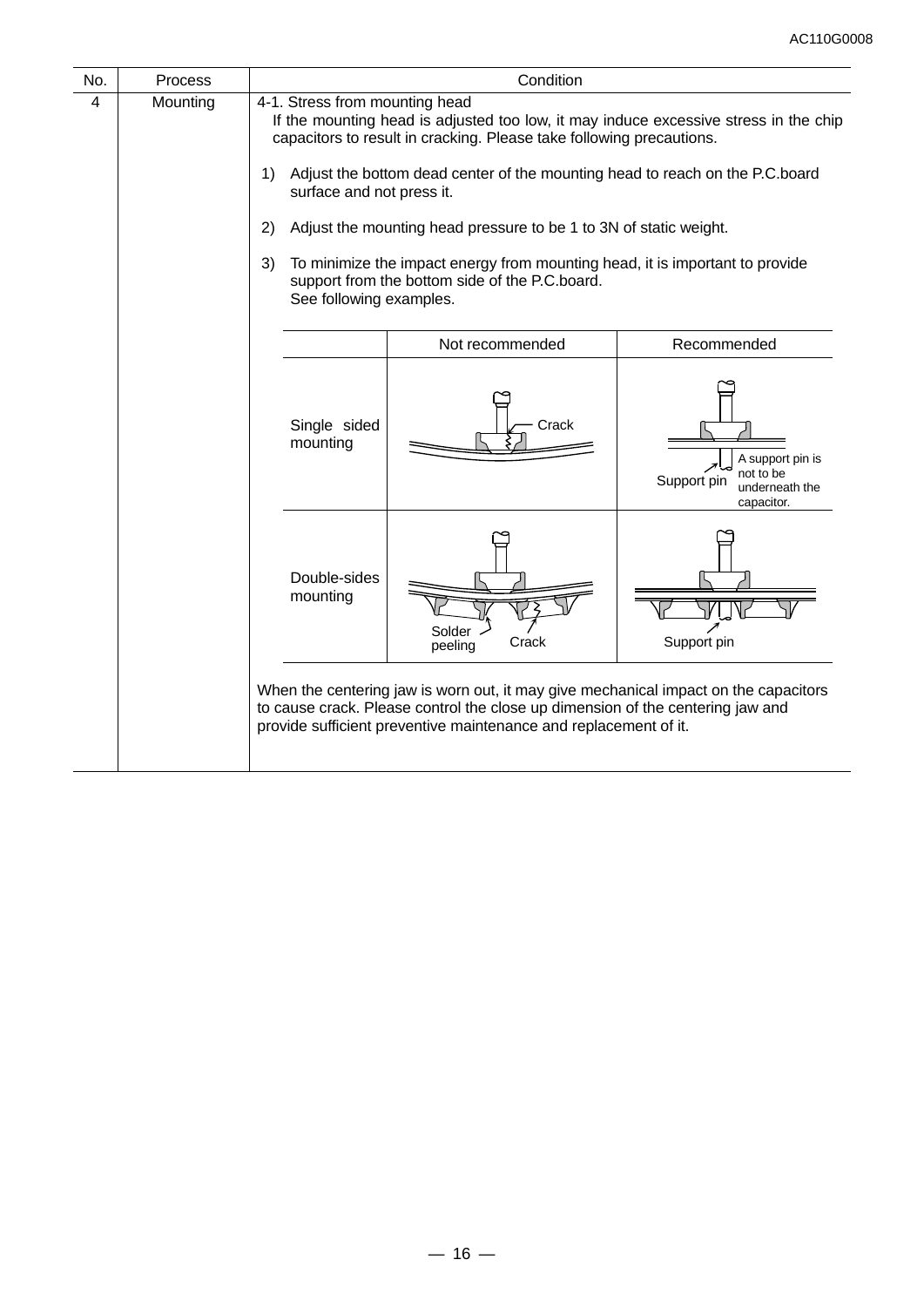| No. | Process   | Condition                                                                                                                                  |  |  |  |  |  |  |
|-----|-----------|--------------------------------------------------------------------------------------------------------------------------------------------|--|--|--|--|--|--|
| 5   | Soldering | 5-1. Flux selection<br>Flux can seriously affect the performance of capacitors. Confirm the following to select<br>the appropriate flux.   |  |  |  |  |  |  |
|     |           | 1) It is recommended to use a mildly activated rosin flux (less than 0.1wt% chlorine).<br>Strong flux is not recommended.                  |  |  |  |  |  |  |
|     |           | 2) Excessive flux must be avoided. Please provide proper amount of flux.                                                                   |  |  |  |  |  |  |
|     |           | 3) When water-soluble flux is used, enough washing is necessary.                                                                           |  |  |  |  |  |  |
|     |           | 5-2. Recommended Reflow soldering profile                                                                                                  |  |  |  |  |  |  |
|     |           | Reflow soldering                                                                                                                           |  |  |  |  |  |  |
|     |           | Soldering<br>Preheating<br>Natural cooling                                                                                                 |  |  |  |  |  |  |
|     |           | Peak<br>Temp<br>Temp. (°C)<br>$\Delta T$<br>$\Omega$<br>Over 60 sec.<br>Peak Temp time                                                     |  |  |  |  |  |  |
|     |           | 5-3. Recommended soldering peak temp and peak temp duration<br>Pb free solder is recommended, but if Sn-37Pb must be used, refer to below. |  |  |  |  |  |  |
|     |           | Temp./Duration<br>Reflow soldering                                                                                                         |  |  |  |  |  |  |
|     |           | Peak temp(°C)<br>Duration(sec.)<br>Solder                                                                                                  |  |  |  |  |  |  |
|     |           | Lead Free Solder<br>260 max.<br>10 max.                                                                                                    |  |  |  |  |  |  |
|     |           | Sn-Pb Solder<br>230 max.<br>20 max.                                                                                                        |  |  |  |  |  |  |
|     |           | Recommended solder compositions<br>Lead Free Solder: Sn-3.0Ag-0.5Cu                                                                        |  |  |  |  |  |  |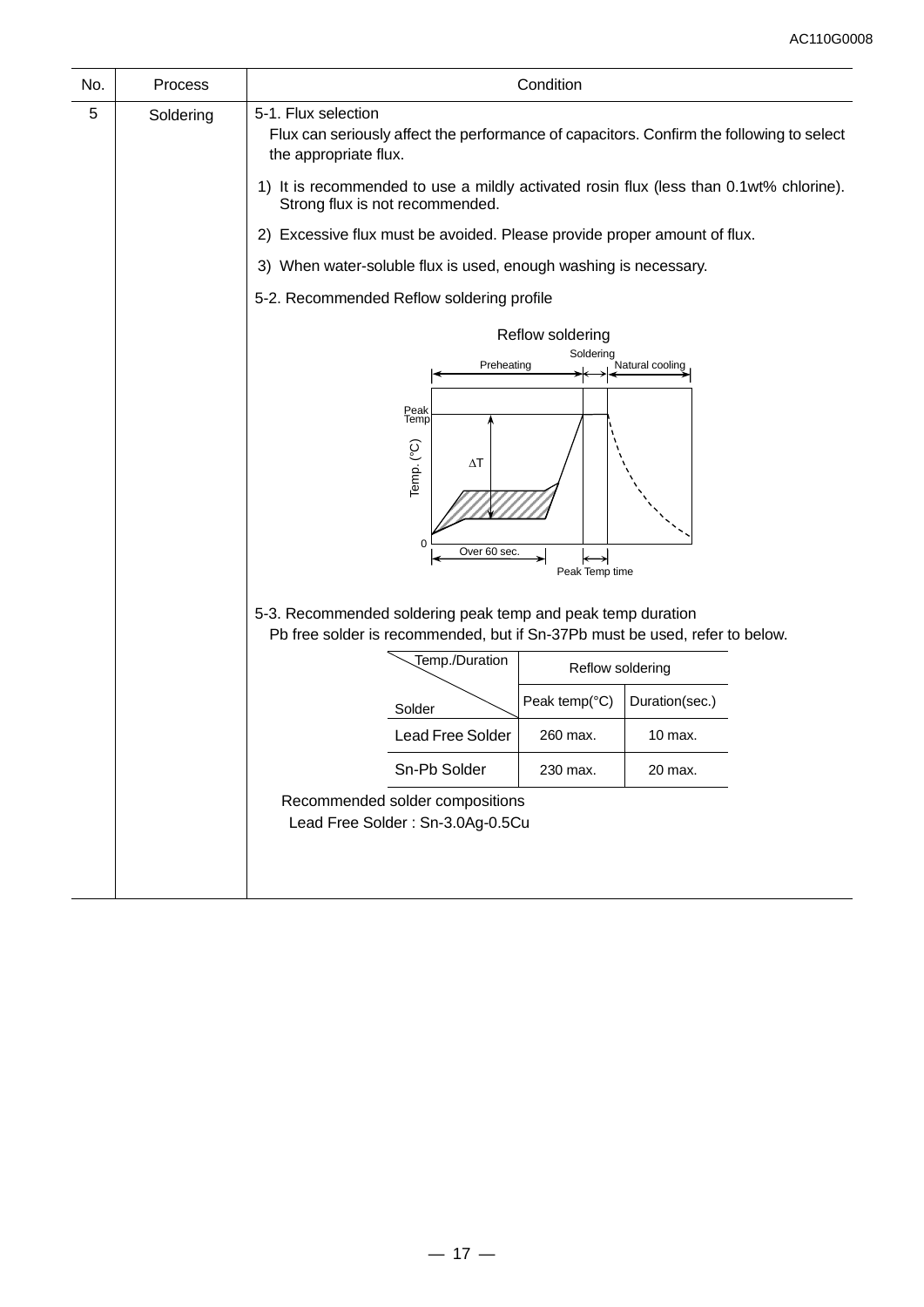| No. | Process   |                                                                                                                                                                                                               | Condition                                                                                                                                                                                                  |                                                                                                                                                                                                                                                                                                                                        |  |  |  |  |  |
|-----|-----------|---------------------------------------------------------------------------------------------------------------------------------------------------------------------------------------------------------------|------------------------------------------------------------------------------------------------------------------------------------------------------------------------------------------------------------|----------------------------------------------------------------------------------------------------------------------------------------------------------------------------------------------------------------------------------------------------------------------------------------------------------------------------------------|--|--|--|--|--|
| 5   | Soldering | 5-4. Avoiding thermal shock                                                                                                                                                                                   |                                                                                                                                                                                                            |                                                                                                                                                                                                                                                                                                                                        |  |  |  |  |  |
|     |           | 1)<br>Preheating condition                                                                                                                                                                                    |                                                                                                                                                                                                            |                                                                                                                                                                                                                                                                                                                                        |  |  |  |  |  |
|     |           | Soldering                                                                                                                                                                                                     | Case size                                                                                                                                                                                                  | Temp. (°C)                                                                                                                                                                                                                                                                                                                             |  |  |  |  |  |
|     |           |                                                                                                                                                                                                               | CNA5(CC1206)                                                                                                                                                                                               | $\Delta T \leq 150$                                                                                                                                                                                                                                                                                                                    |  |  |  |  |  |
|     |           | Reflow soldering                                                                                                                                                                                              | CNA6(CC1210)                                                                                                                                                                                               | $\Delta T \leq 130$                                                                                                                                                                                                                                                                                                                    |  |  |  |  |  |
|     |           | Cooling condition<br>2)<br>Natural cooling using air is recommended. If the chips are dipped into a solvent for<br>cleaning, the temperature difference ( $\Delta T$ ) must be less than 100 $^{\circ}$ C.    |                                                                                                                                                                                                            |                                                                                                                                                                                                                                                                                                                                        |  |  |  |  |  |
|     |           | 5-5. Amount of solder                                                                                                                                                                                         |                                                                                                                                                                                                            |                                                                                                                                                                                                                                                                                                                                        |  |  |  |  |  |
|     |           |                                                                                                                                                                                                               | Excessive solder will induce higher tensile force in chip capacitors when<br>temperature changes and it may result in chip cracking. In sufficient solder may<br>detach the capacitors from the P.C.board. |                                                                                                                                                                                                                                                                                                                                        |  |  |  |  |  |
|     |           | Excessive<br>solder                                                                                                                                                                                           |                                                                                                                                                                                                            | Higher tensile force in<br>chip capacitors to cause<br>crack                                                                                                                                                                                                                                                                           |  |  |  |  |  |
|     |           | Adequate                                                                                                                                                                                                      |                                                                                                                                                                                                            | Maximum amount<br>Minimum amount<br>(30% or over of product's height)                                                                                                                                                                                                                                                                  |  |  |  |  |  |
|     |           | Insufficient<br>solder                                                                                                                                                                                        |                                                                                                                                                                                                            | Low robustness may<br>cause contact failure or<br>chip capacitors come off<br>the P.C.board.                                                                                                                                                                                                                                           |  |  |  |  |  |
|     |           | 5-6. Sn-Zn solder<br>Sn-Zn solder affects product reliability.<br>Please contact TDK in advance when utilize Sn-Zn solder.<br>5-7. Countermeasure for tombstone<br>reflow soldering.<br>tombstone phenomenon) |                                                                                                                                                                                                            | The misalignment between the mounted positions of the capacitors and the land<br>patterns should be minimized.  The tombstone phenomenon may occur especially<br>the capacitors are mounted (in longitudinal direction) in the same direction of the<br>(Refer to JEITA RCR-2335C Annex A (Informative) Recommendations to prevent the |  |  |  |  |  |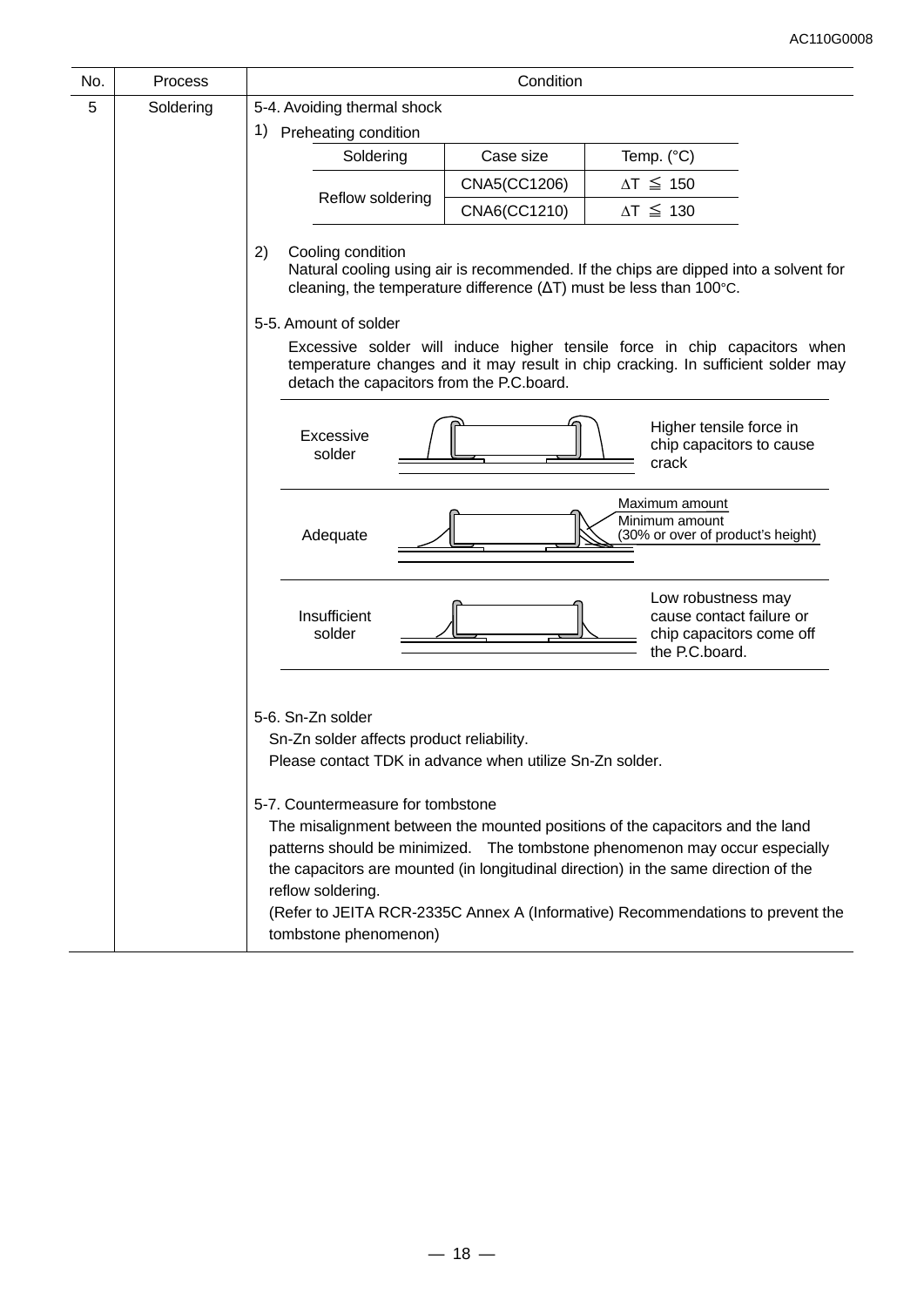| No.            | Process                                              | Condition                                                                                                                                                                                                                                                                         |
|----------------|------------------------------------------------------|-----------------------------------------------------------------------------------------------------------------------------------------------------------------------------------------------------------------------------------------------------------------------------------|
| 6              | Cleaning                                             | If an unsuitable cleaning fluid is used, flux residue or some foreign articles may<br>1)<br>stick to chip capacitors surface to deteriorate especially the insulation resistance.                                                                                                 |
|                |                                                      | If cleaning condition is not suitable, it may damage the chip capacitors.<br>2)                                                                                                                                                                                                   |
|                |                                                      | 2)-1. Insufficient washing<br>Terminal electrodes may corrode by Halogen in the flux.<br>(1)                                                                                                                                                                                      |
|                |                                                      | Halogen in the flux may adhere on the surface of capacitors, and lower the<br>(2)<br>insulation resistance.                                                                                                                                                                       |
|                |                                                      | Water soluble flux has higher tendency to have above mentioned problems (1) and<br>(3)<br>(2).                                                                                                                                                                                    |
|                |                                                      | 2)-2. Excessive washing<br>When ultrasonic cleaning is used, excessively high ultrasonic energy output<br>can affect the connection between the ceramic chip capacitor's body and the<br>terminal electrode. To avoid this, following is the recommended condition.               |
|                |                                                      | Power: 20W/0 max.<br>Frequency: 40kHz max.<br>Washing time: 5 minutes max.                                                                                                                                                                                                        |
|                |                                                      | 2)-3. If the cleaning fluid is contaminated, density of Halogen increases, and it may bring<br>the same result as insufficient cleaning.                                                                                                                                          |
| $\overline{7}$ | Coating and<br>molding of the<br>P.C.board           | 1) This product contains Ag (Silver) as part of the middle layer of termination.<br>To avoid electromigration of Ag under high temperature and humidity, and failures<br>caused by corrosive gas, chip capacitors on P.C boards should be protected by<br>moisture proof-sealing. |
|                |                                                      | 2) When the P.C.board is coated, please verify the quality influence on the product.                                                                                                                                                                                              |
|                |                                                      | 3) Please verify carefully that there is no harmful decomposing or reaction gas<br>emission during curing which may damage the chip capacitors.                                                                                                                                   |
|                |                                                      | 4) Please verify the curing temperature.                                                                                                                                                                                                                                          |
| 8              | Handling after<br>chip mounted<br>$\sqrt{N}$ Caution | 1) Please pay attention not to bend or distort the P.C.board after soldering in handling<br>otherwise the chip capacitors may crack.<br>Twist<br>Bend                                                                                                                             |
|                |                                                      |                                                                                                                                                                                                                                                                                   |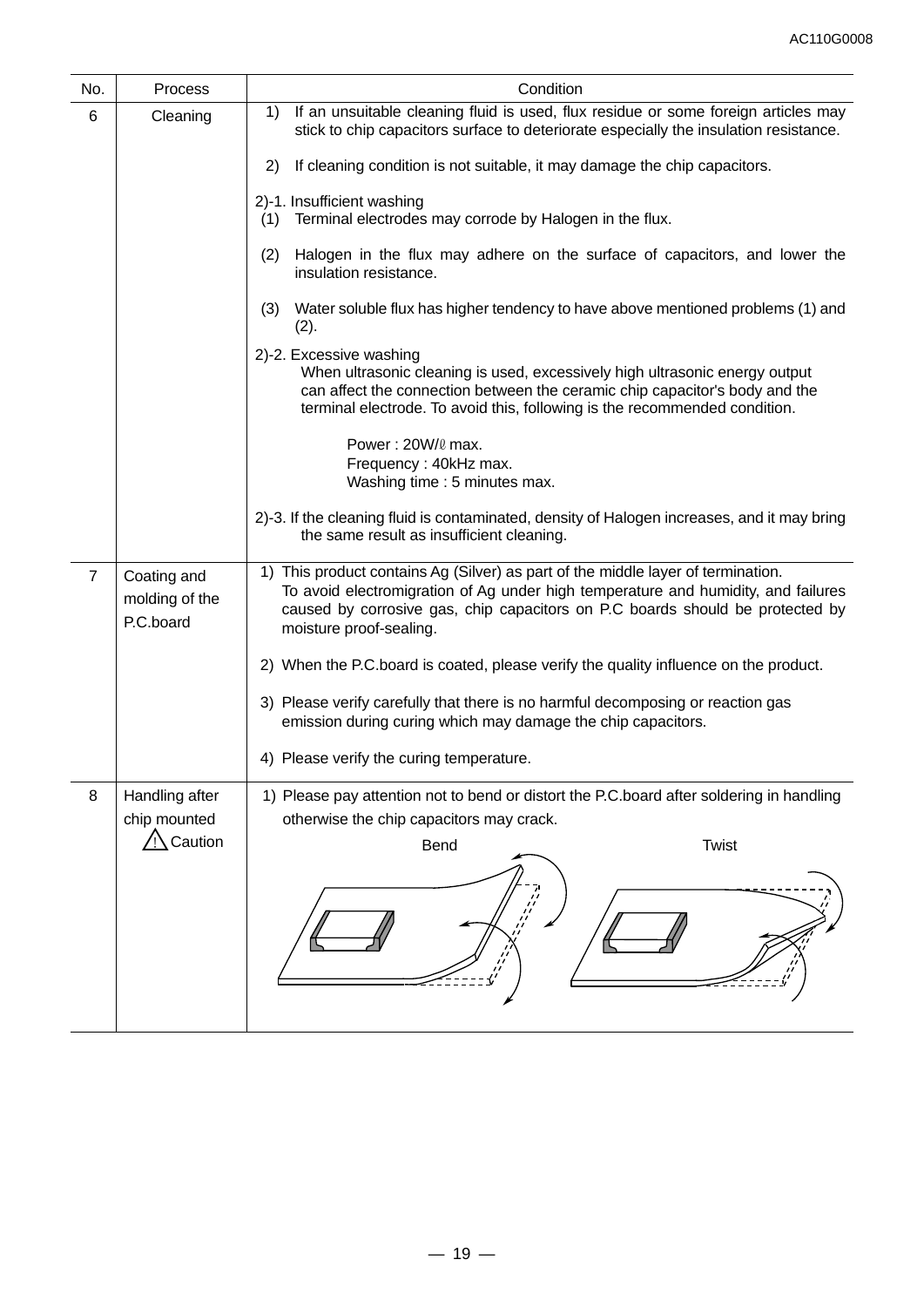| No. | Process                                   | Condition                                                                                                                                                                                                                                                                                                                                                                                                                       |  |  |  |  |  |  |  |
|-----|-------------------------------------------|---------------------------------------------------------------------------------------------------------------------------------------------------------------------------------------------------------------------------------------------------------------------------------------------------------------------------------------------------------------------------------------------------------------------------------|--|--|--|--|--|--|--|
| 8   | Handling after<br>chip mounted<br>Caution | 2) Printed circuit board cropping should not be carried out by hand, but by using the<br>proper tooling. Printed circuit board cropping should be carried out using a board<br>cropping jig as shown in the following figure or a board cropping apparatus to<br>prevent inducing mechanical stress on the board.<br>(1) Example of a board cropping jig<br>Recommended example: The board should be pushed from the back side, |  |  |  |  |  |  |  |
|     |                                           | close to the cropping jig so that the board is not bent and the stress applied to<br>the capacitor is compressive.                                                                                                                                                                                                                                                                                                              |  |  |  |  |  |  |  |
|     |                                           | Unrecommended example: If the pushing point is far from the cropping jig and<br>the pushing direction is from the front side of the board, large tensile stress is<br>applied to the capacitor, which may cause cracks.                                                                                                                                                                                                         |  |  |  |  |  |  |  |
|     |                                           | Outline of jig<br>Recommended<br>Unrecommended                                                                                                                                                                                                                                                                                                                                                                                  |  |  |  |  |  |  |  |
|     |                                           | V-groove<br>Direction of<br>Direction<br>Printed<br>load<br>of load<br>circuit<br>Printed<br>Load point<br>circuit<br>board<br>board<br>Components<br>Printed<br>Components<br>circuit<br>board<br>Load point<br>V-groove<br>V-groove<br>Slot<br>Slot<br>Board<br>cropping jig                                                                                                                                                  |  |  |  |  |  |  |  |
|     |                                           | Slot<br>(2) Example of a board cropping machine                                                                                                                                                                                                                                                                                                                                                                                 |  |  |  |  |  |  |  |
|     |                                           | An outline of a printed circuit board cropping machine is shown below. The<br>top and bottom blades are aligned with one another along the lines with the                                                                                                                                                                                                                                                                       |  |  |  |  |  |  |  |
|     |                                           | V-grooves on printed circuit board when cropping the board.                                                                                                                                                                                                                                                                                                                                                                     |  |  |  |  |  |  |  |
|     |                                           | Unrecommended example: Misalignment of blade position between top and<br>bottom, right and left, or front and rear blades may cause a crack in the                                                                                                                                                                                                                                                                              |  |  |  |  |  |  |  |
|     |                                           | capacitor.                                                                                                                                                                                                                                                                                                                                                                                                                      |  |  |  |  |  |  |  |
|     |                                           | Outline of machine<br>Principle of operation                                                                                                                                                                                                                                                                                                                                                                                    |  |  |  |  |  |  |  |
|     |                                           | Top blade<br>Top<br>Printed circuit board<br>blade<br>D<br>V-groove<br>Bottom blade<br>Printed circuit board                                                                                                                                                                                                                                                                                                                    |  |  |  |  |  |  |  |
|     |                                           | Cross-section diagram                                                                                                                                                                                                                                                                                                                                                                                                           |  |  |  |  |  |  |  |
|     |                                           | Top blade<br>Printed circuit board                                                                                                                                                                                                                                                                                                                                                                                              |  |  |  |  |  |  |  |
|     |                                           | Bottom blade<br>V-groove                                                                                                                                                                                                                                                                                                                                                                                                        |  |  |  |  |  |  |  |
|     |                                           |                                                                                                                                                                                                                                                                                                                                                                                                                                 |  |  |  |  |  |  |  |
|     |                                           | Unrecommended<br>Recommended                                                                                                                                                                                                                                                                                                                                                                                                    |  |  |  |  |  |  |  |
|     |                                           | Top-bottom<br>Left-right<br>Front-rear<br>misalignment<br>misalignment<br>misalignment<br>Top blade                                                                                                                                                                                                                                                                                                                             |  |  |  |  |  |  |  |
|     |                                           | Top blade<br>Top blade<br>Top blade                                                                                                                                                                                                                                                                                                                                                                                             |  |  |  |  |  |  |  |
|     |                                           | Board<br>$\circ$<br>Bottom blade<br>Bottom blade<br>Bottom blade<br>Bottom blade                                                                                                                                                                                                                                                                                                                                                |  |  |  |  |  |  |  |
|     |                                           |                                                                                                                                                                                                                                                                                                                                                                                                                                 |  |  |  |  |  |  |  |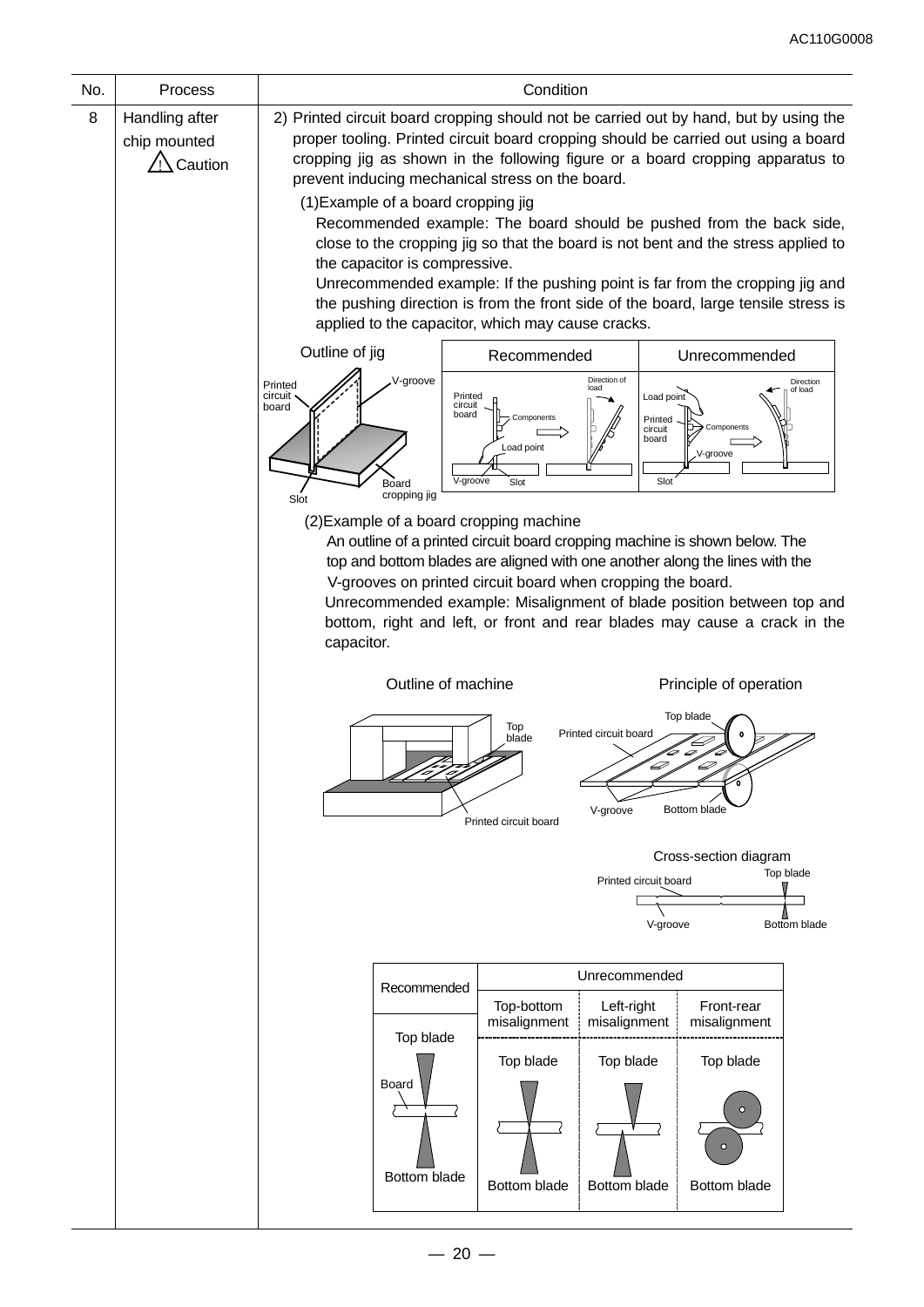| No. | <b>Process</b>                                                | Condition                                                                                                                                                                                                                                                                                                                                                                                                     |                                                                                                                                                                                                                                                                                                                                                                                                                                                                                                                  |                          |  |  |  |  |
|-----|---------------------------------------------------------------|---------------------------------------------------------------------------------------------------------------------------------------------------------------------------------------------------------------------------------------------------------------------------------------------------------------------------------------------------------------------------------------------------------------|------------------------------------------------------------------------------------------------------------------------------------------------------------------------------------------------------------------------------------------------------------------------------------------------------------------------------------------------------------------------------------------------------------------------------------------------------------------------------------------------------------------|--------------------------|--|--|--|--|
| 8   | Handling after<br>chip mounted<br>Caution                     | 3) When functional check of the P.C.board is performed, check pin pressure tends<br>to be adjusted higher for fear of loose contact. But if the pressure is excessive<br>and bend the P.C.board, it may crack the chip capacitors or peel the terminations<br>off. Please adjust the check pins not to bend the P.C.board.                                                                                    |                                                                                                                                                                                                                                                                                                                                                                                                                                                                                                                  |                          |  |  |  |  |
|     |                                                               | Item<br>Not recommended<br>Recommended                                                                                                                                                                                                                                                                                                                                                                        |                                                                                                                                                                                                                                                                                                                                                                                                                                                                                                                  |                          |  |  |  |  |
|     |                                                               | Board<br>bending                                                                                                                                                                                                                                                                                                                                                                                              | Termination<br>peeling<br>Check pin                                                                                                                                                                                                                                                                                                                                                                                                                                                                              | Support pin<br>Check pin |  |  |  |  |
| 9   | Handling of loose<br>chip capacitors                          | If dropped the chip capacitors may crack. Once dropped do not use it. Especially,<br>1)<br>the large case sized chip capacitors are tendency to have cracks easily, so please<br>handle with care.<br>Crack<br>Floor<br>Piling the P.C.board after mounting for storage or handling, the corner of the P.C.<br>2)<br>board may hit the chip capacitors of another board to cause crack.<br>P.C.board<br>Crack |                                                                                                                                                                                                                                                                                                                                                                                                                                                                                                                  |                          |  |  |  |  |
| 10  | Capacitance aging                                             | should be done well.                                                                                                                                                                                                                                                                                                                                                                                          | The capacitors (Class 2) have aging in the capacitance. They may not be used in<br>precision time constant circuit. In case of the time constant circuit, the evaluation                                                                                                                                                                                                                                                                                                                                         |                          |  |  |  |  |
| 11  | Estimated life and<br>estimated failure<br>rate of capacitors |                                                                                                                                                                                                                                                                                                                                                                                                               | As per the estimated life and the estimated failure rate depend on the temperature<br>and the voltage. This can be calculated by the equation described in JEITA RCR-<br>2335C Annex F(Informative) Calculation of the estimated lifetime and the estimated<br>failure rate (Voltage acceleration coefficient : 3 multiplication rule, Temperature<br>acceleration coefficient : 10°C rule)<br>The failure rate can be decreased by reducing the temperature and the voltage but<br>they will not be guaranteed. |                          |  |  |  |  |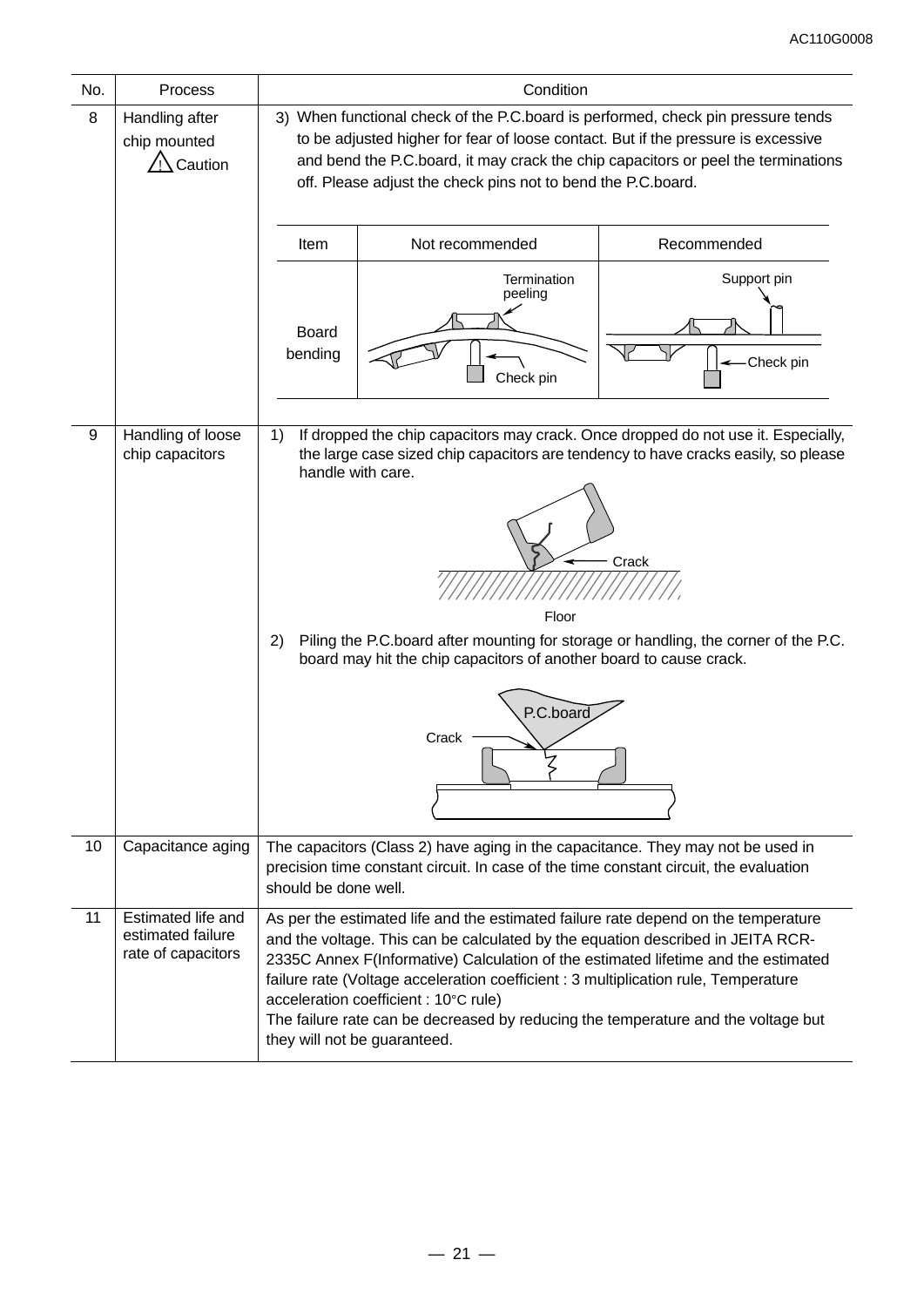| No. | Process                                     | Condition                                                                                                                                                                                                                                                                                                                                                                                                                                                                                                                                                                                                                                                                                                                                                                                                           |  |  |  |
|-----|---------------------------------------------|---------------------------------------------------------------------------------------------------------------------------------------------------------------------------------------------------------------------------------------------------------------------------------------------------------------------------------------------------------------------------------------------------------------------------------------------------------------------------------------------------------------------------------------------------------------------------------------------------------------------------------------------------------------------------------------------------------------------------------------------------------------------------------------------------------------------|--|--|--|
| 12  | Caution during<br>operation of<br>equipment | 1) A capacitor shall not be touched directly with bare hands during operation in<br>order to avoid electric shock.<br>Electric energy held by the capacitor may be discharged through the human<br>body when touched with a bare hand.<br>Even when the equipment is off, a capacitor may stay charged. The capacitor<br>should be handled after being completely discharged using a resistor.                                                                                                                                                                                                                                                                                                                                                                                                                      |  |  |  |
|     |                                             | The terminals of a capacitor shall not be short-circuited by any accidental<br>2)<br>contact with a conductive object. A capacitor shall not be exposed to a<br>conductive liquid such as an acid or alkali solution. A conductive object or liquid,<br>such as acid and alkali, between the terminals may lead to the breakdown of a<br>capacitor due to short circuit                                                                                                                                                                                                                                                                                                                                                                                                                                             |  |  |  |
|     |                                             | 3) Confirm that the environment to which the equipment will be exposed during<br>transportation and operation meets the specified conditions. Do not to use the<br>equipment in the following environments.<br>(1) Environment where a capacitor is spattered with water or oil<br>(2) Environment where a capacitor is exposed to direct sunlight<br>(3) Environment where a capacitor is exposed to Ozone, ultraviolet rays or<br>radiation                                                                                                                                                                                                                                                                                                                                                                       |  |  |  |
|     |                                             | (4) Environment where a capacitor exposed to corrosive gas(e.g. hydrogen<br>sulfide, sulfur dioxide, chlorine. ammonia gas etc.)<br>(5) Environment where a capacitor exposed to vibration or mechanical shock<br>exceeding the specified limits.<br>(6) Atmosphere change with causes condensation                                                                                                                                                                                                                                                                                                                                                                                                                                                                                                                 |  |  |  |
| 13  | <b>Others</b><br>Caution                    | The product listed in this specification is intended for use in automotive applications<br>under-normal operation and usage conditions.                                                                                                                                                                                                                                                                                                                                                                                                                                                                                                                                                                                                                                                                             |  |  |  |
|     |                                             | The product is not designed or warranted to meet the requirements of application<br>listed below, whose performance and/or quality requires a more stringent level of<br>safety or reliability, or whose failure, malfunction or defect could cause serious<br>damage to society, person or property. Please understand that we are not<br>responsible for any damage or liability caused by use of the products in any of the<br>applications below or for any other use exceeding the range or conditions set forth in<br>this specification sheet. If you intend to use the products in the applications listed<br>below or if you have special requirements exceeding the range or conditions set forth<br>in this specification, please contact us.                                                            |  |  |  |
|     |                                             | (1) Aerospace/Aviation equipment<br>(2) Transportation equipment (electric trains, ships etc.)<br>(3) Medical equipment (Excepting Pharmaceutical Affairs Law classification Class1, 2)<br>(4) Power-generation control equipment<br>(5) Atomic energy-related equipment<br>(6) Seabed equipment<br>(7) Transportation control equipment<br>(8) Public information-processing equipment<br>(9) Military equipment<br>(10) Electric heating apparatus, burning equipment<br>(11) Disaster prevention/crime prevention equipment<br>(12) Safety equipment<br>(13) Other applications that are not considered general-purpose applications                                                                                                                                                                             |  |  |  |
|     |                                             | When designing your equipment even for general-purpose applications, you are<br>kindly requested to take into consideration securing protection circuit/device or<br>providing backup circuits in your equipment.<br>In addition, although the product listed in this specification is intended for use in<br>automotive applications as described above, it is not prohibited to use for general<br>electronic equipment, whose performance and/or quality doesn't require a more<br>stringent level of safety or reliability, or whose failure, malfunction or defect could not<br>cause serious damage to society, person or property.<br>Therefore, the description of this caution will be applied, when the product is used in<br>general electronic equipment under a normal operation and usage conditions. |  |  |  |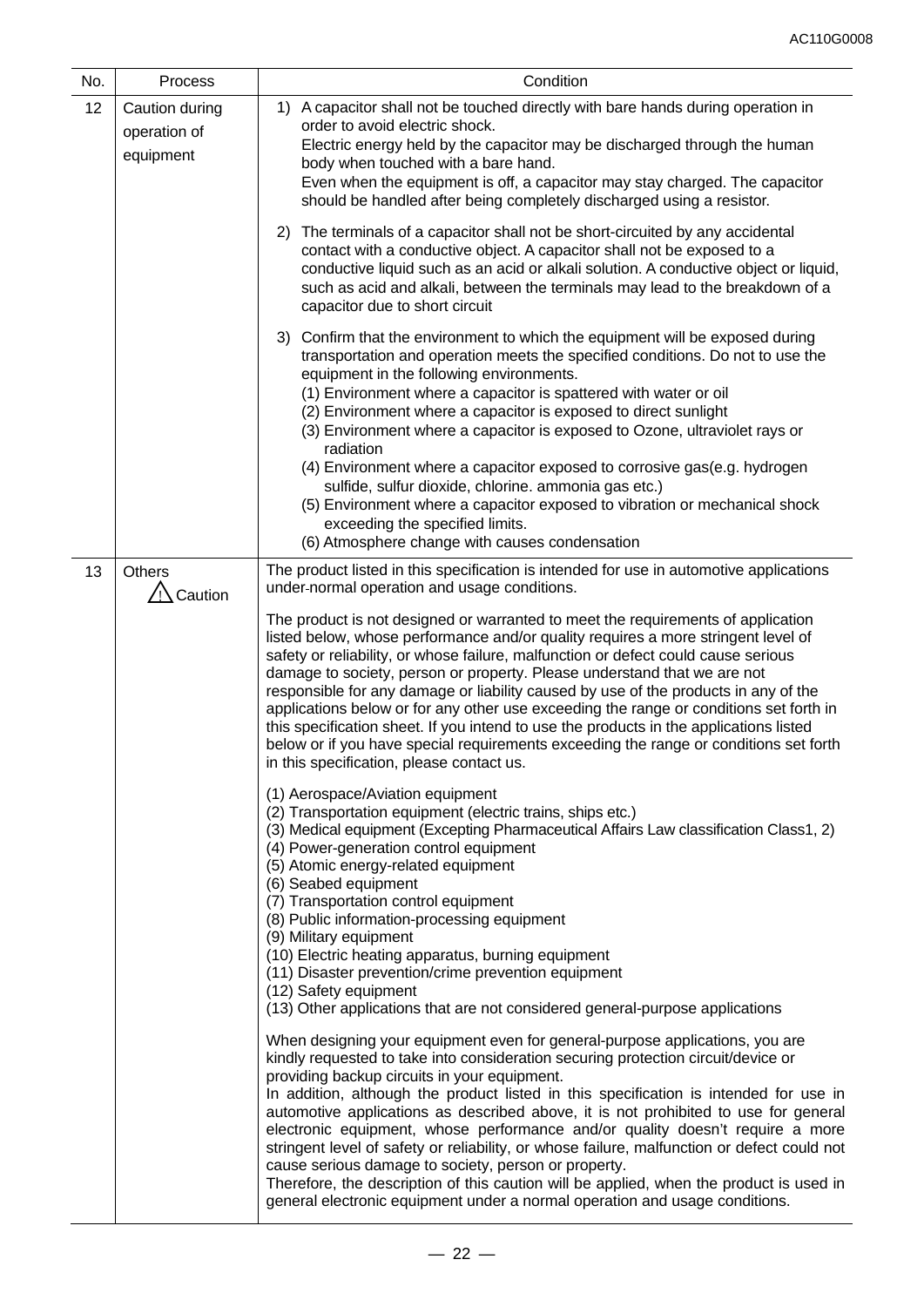# **13. TAPE PACKAGING SPECIFICATION**

### **1. CONSTRUCTION AND DIMENSION OF TAPING**

1-1. Dimensions of carrier tape

Dimensions of plastic tape shall be according to Appendix 3.

1-2. Bulk part and leader of taping



1-3. Dimensions of reel

 Dimensions of Ø178 reel shall be according to Appendix 4, 5. Dimensions of Ø330 reel shall be according to Appendix 6, 7.

1-4. Structure of taping



## **2. CHIP QUANTITY**

Please refer to detail page on TDK web.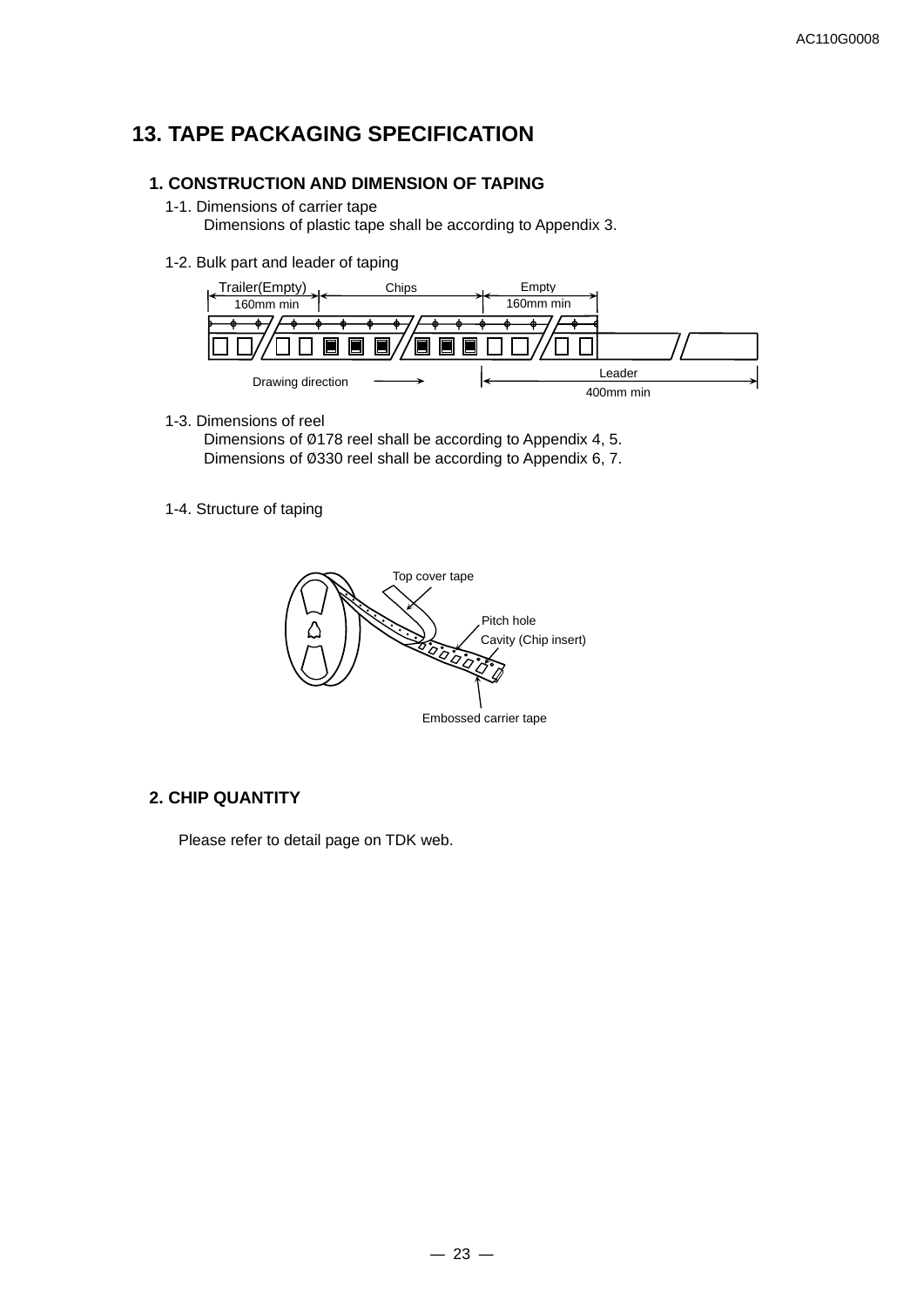## **3. PERFORMANCE SPECIFICATIONS**

3-1. Fixing peeling strength (top cover tape)

0.05N < Peeling strength < 0.7N



- 3-2. Carrier tape shall be flexible enough to be wound around a minimum radius of 30mm with components in tape.
- 3-3. The missing of components shall be less than 0.1%
- 3-4. Components shall not stick to fixing tape.
- 3-5. When removing the cover tape, there shall not be difficulties by unfitting clearance gap, burrs and crushes of cavities. Also the sprocket holes shall not be covered by absorbing dust into the suction nozzle.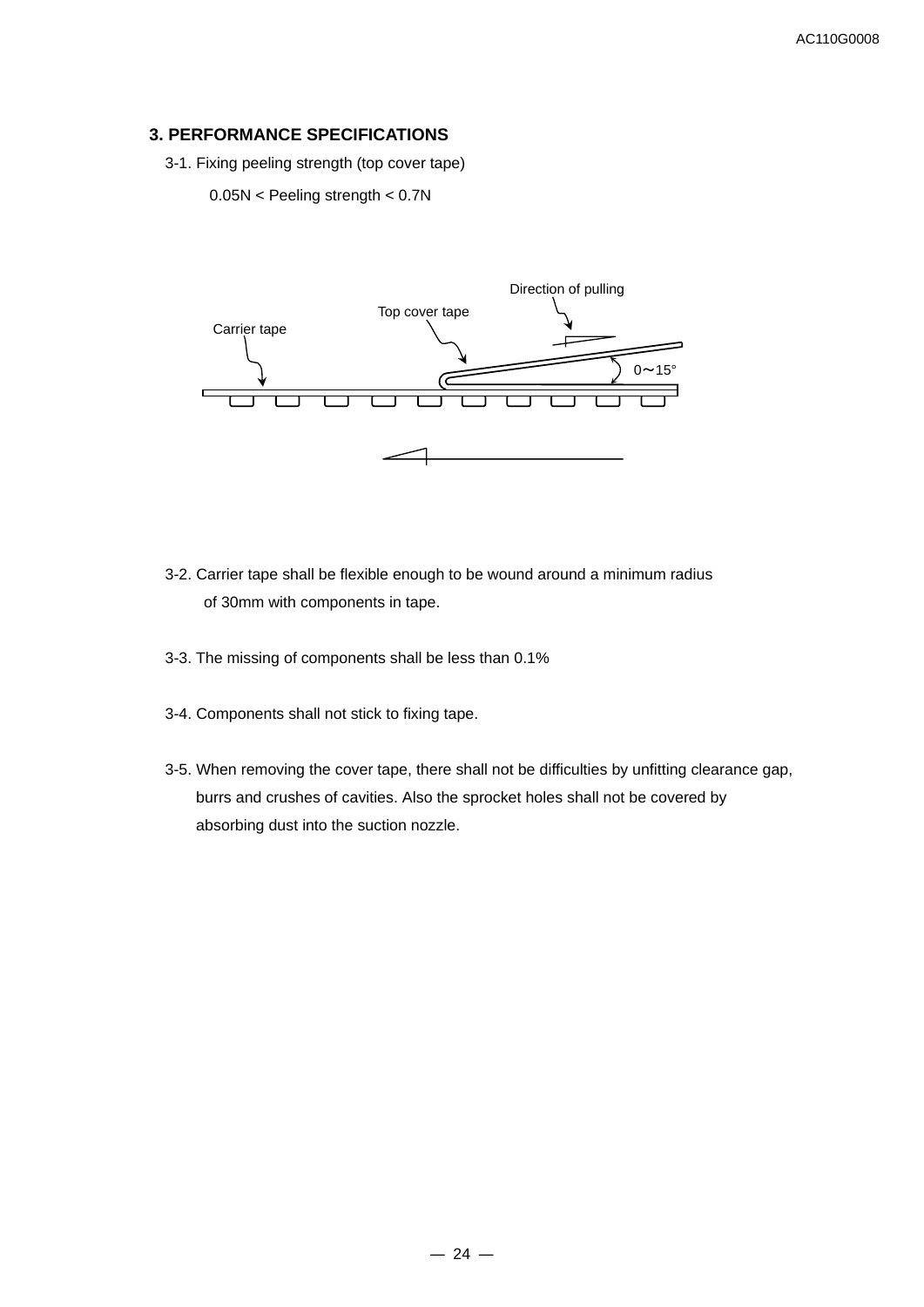# **Appendix 3**

## Plastic Tape



(Unit:mm)

| Symbol<br>Case size          | A               | B               | C                | D               | Е               | F               |
|------------------------------|-----------------|-----------------|------------------|-----------------|-----------------|-----------------|
| CNA <sub>5</sub><br>(CC1206) | (1.90)          | (3.50)          | $8.00 \pm 0.30$  | $3.50 \pm 0.05$ | $1.75 \pm 0.10$ | $4.00 \pm 0.10$ |
| CNA6<br>(CC1210)             | (2.90)          | (3.60)          | $12.0 \pm 0.30$  | $5.50 \pm 0.05$ |                 |                 |
| Symbol<br>Case size          | G               | Н               | J                | Κ               |                 |                 |
| CNA <sub>5</sub><br>(CC1206) |                 |                 | $101.50 + 0.101$ | 2.50 max.       |                 |                 |
| CNA6<br>(CC1210)             | $2.00 \pm 0.05$ | $4.00 \pm 0.10$ | 0                | 3.40 max.       | $0.60$ max.     |                 |

( ) Reference value.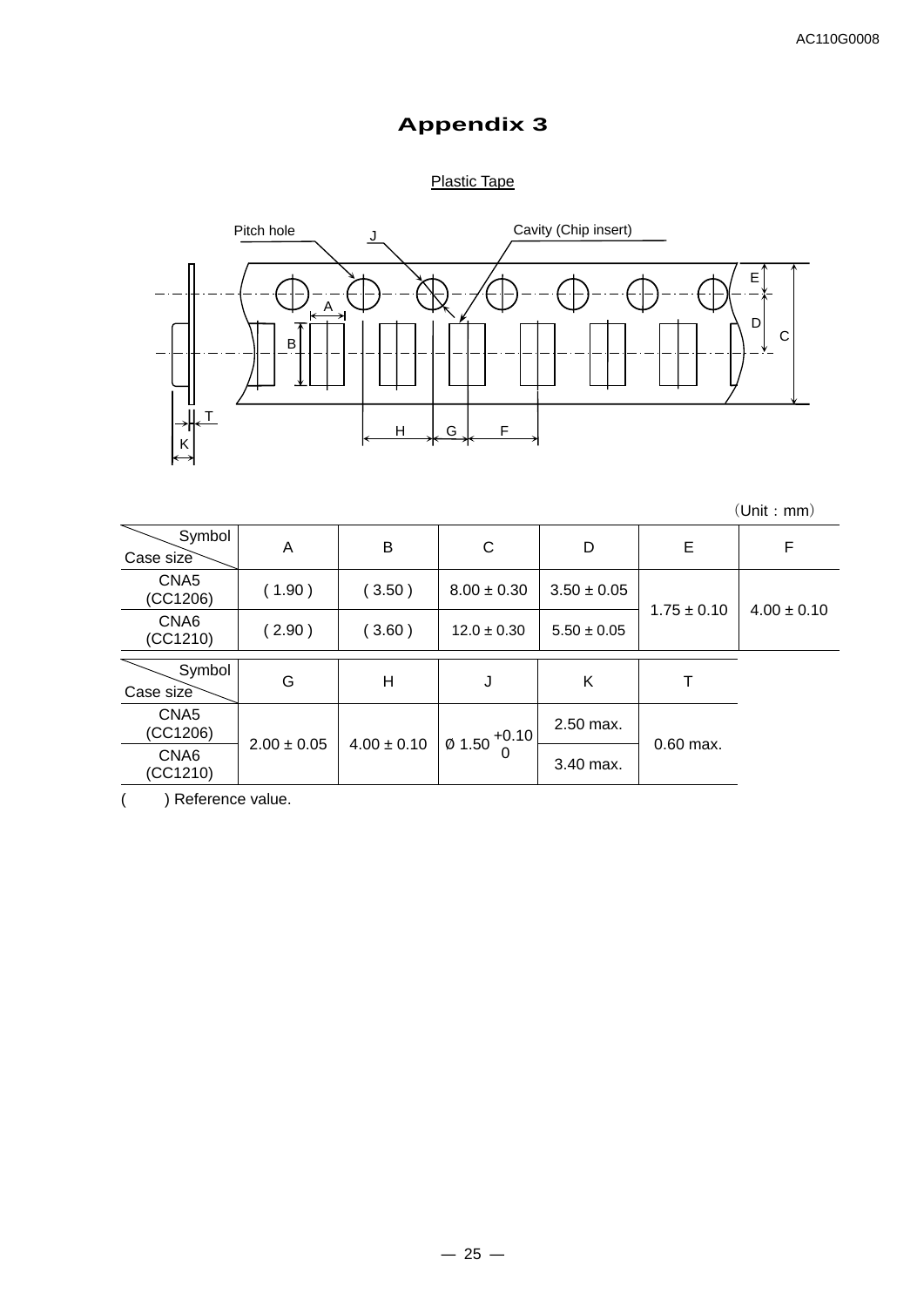# **Appendix 4**

Dimensions of reel (Material : Polystyrene) CNA5



| Symbol |                                                                                                      | B |  | W1            |
|--------|------------------------------------------------------------------------------------------------------|---|--|---------------|
|        | Dimension $\vert$ Ø178 ± 2.0 $\vert$ Ø60 ± 2.0 $\vert$ Ø13 ± 0.5 $\vert$ Ø21 ± 0.8 $\vert$ 2.0 ± 0.5 |   |  | $9.0 \pm 0.3$ |
| Symbol | M۰                                                                                                   |   |  |               |

| Symbol    | $\mathcal{N}$  |     |  |
|-----------|----------------|-----|--|
| Dimension | $13.0 \pm 1.4$ | 1.0 |  |

## **Appendix 5**

Dimensions of reel (Material : Polystyrene)

CNA<sub>6</sub> (Unit : mm) Symbol A B C D E W1 Dimension |  $\emptyset$ 178 ± 2.0 |  $\emptyset$ 60 ± 2.0 |  $\emptyset$ 13 ± 0.5 |  $\emptyset$ 21 ± 0.8 | 2.0 ± 0.5 | 13.0 ± 0.3 Symbol W<sub>2</sub> R Dimension  $17.0 \pm 1.4$  1.0 B  $\overline{A}$   $W_1$ E C R Assembly C  $W<sup>2</sup>$